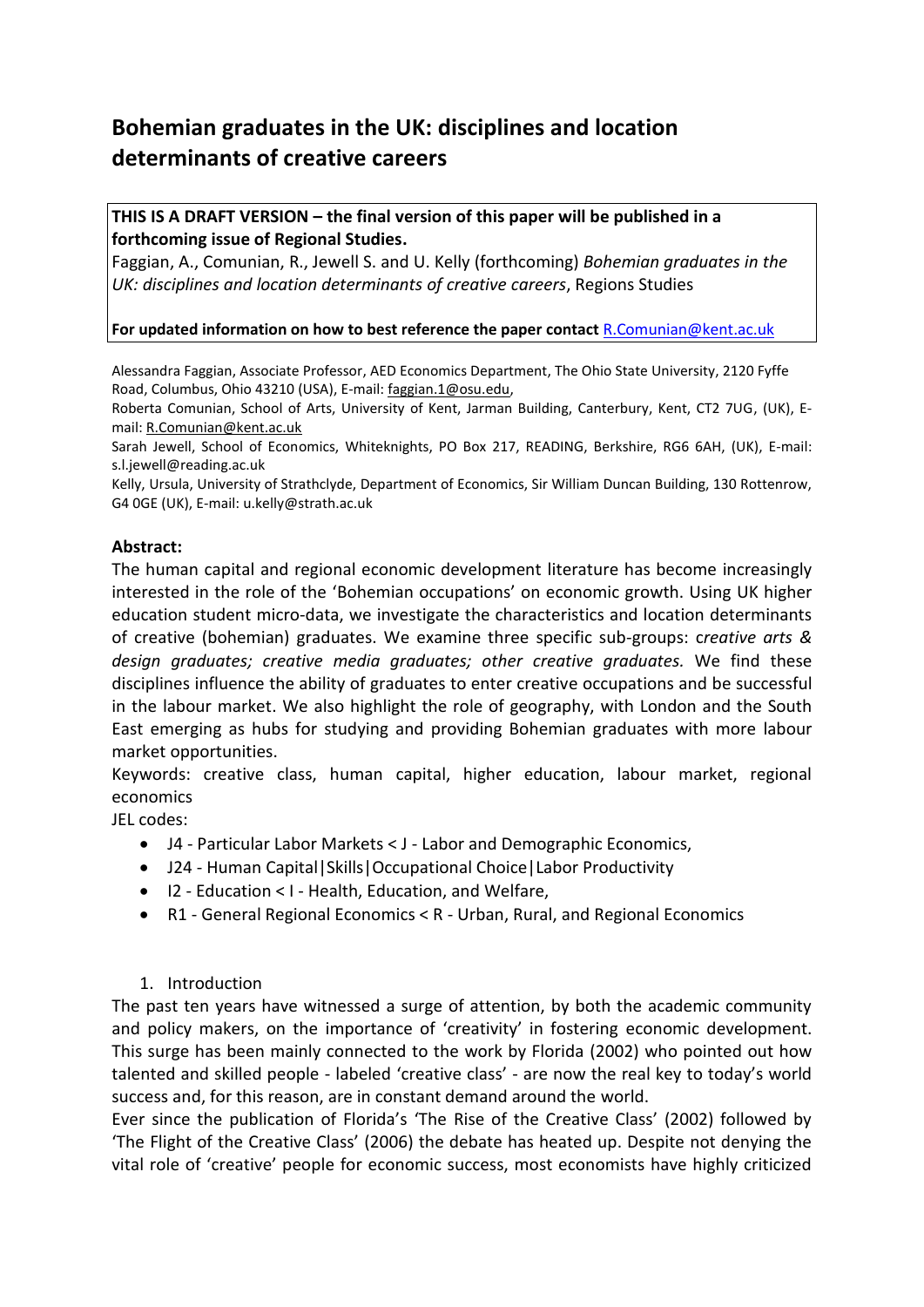Florida. One of the main criticisms has been that concepts such as 'creative class' and 'talent' seemed to be defined in a somewhat vague way, without explicitly recognising their links to the well-established concept of human capital [\(GLAESER, 2005\)](#page-28-0) and its links to local development (FAGGIAN and MCCANN, 2006, 2009a, b). Although this point is not discussed in the current paper as it has been already addressed elsewhere (COMUNIAN *et al.,* 2010), it is important to note that Florida himself – and co-authors – in some of their more recent contributions [\(FLORIDA et al., 2008;](#page-27-2) [MELLANDER, 2009;](#page-28-1) [MELLANDER and FLORIDA, 2007\)](#page-28-2) did recognize the need to better elucidate the relationship between creative class and human capital. The second criticism moved to the 'creative class' concept is that it seems to include a very heterogeneous group of individuals, who can hardly be considered a 'class'. Markusen [\(2006\)](#page-28-3), sees the definition of creative class as an artificial construction which merges together different occupations (e.g. artistic occupations with engineering, science and technology ones) with very little in common. Markusen and Schrock [\(2006\)](#page-28-4) highlight the need to use a narrower definition of creative class (i.e. limited to artistic occupations) to understand the core dynamics of the creative sector and better estimate its contribution to local and regional development. Comunian et al. (2010) showed that, in fact, the career dynamics of people who study artistic subjects (called Bohemian graduates) are completely different from creative graduates in other subjects. Although both might end up in 'creative' occupations, the economic reward and working conditions of Bohemian graduates are far worse than those of other graduates. The fact that the labour market does not seem to value the work of the 'Bohemians' as much as other sub-groups of the 'creative class' poses the question to whether it makes sense to have a 'class' grouping all of them together or whether Bohemians might have a different role to society (mainly in the form of externalities).

Following from the initial findings and the theoretical framework developed in Comunian et al. (2010), the aim of the paper is twofold. Firstly, we analyse in detail the differences between subject sub-groups within the category of 'Bohemians', both in terms of career patterns and labour market performance. In fact, even within a seemingly homogenous group such as the 'artistic' part of the creative class, the differences are likely to be noticeable. However, while there is a wealth of work analysing certain artistic professions as separate 'case studies', there has not been so far a study comparing different creative subfields and their associated career patterns. Our unique data on UK graduates allows for such comparison.

Secondly, in discussing the career patterns of the different 'artistic' graduates, we also briefly present a picture of the geographical distribution of these graduates in the UK. While the importance of attracting creative workers in more peripheral regions has been recognised as a key factor for regional success [\(COMUNIAN and FAGGIAN, 2011;](#page-26-0) [JAYNE,](#page-28-5)  [2005\)](#page-28-5) - and hence it has been promoted in various policy and academic discourses - the reality is that creative people tend to cluster in urban centres [\(FLORIDA, 2003;](#page-27-3) [GLA, 2002\)](#page-28-6) and it is very difficult to attract them to more rural areas [\(OLFERT and PARTRIDGE, 2011\)](#page-29-0). This is true worldwide and even more so in the UK where London and the South East account for 57% of the creative workforce [\(KNELL and OAKLEY, 2007\)](#page-28-7).

The paper is organized as follows. Section 2 introduces the theoretical and policy background for our study. Section 3 briefly describes the data and methodology used.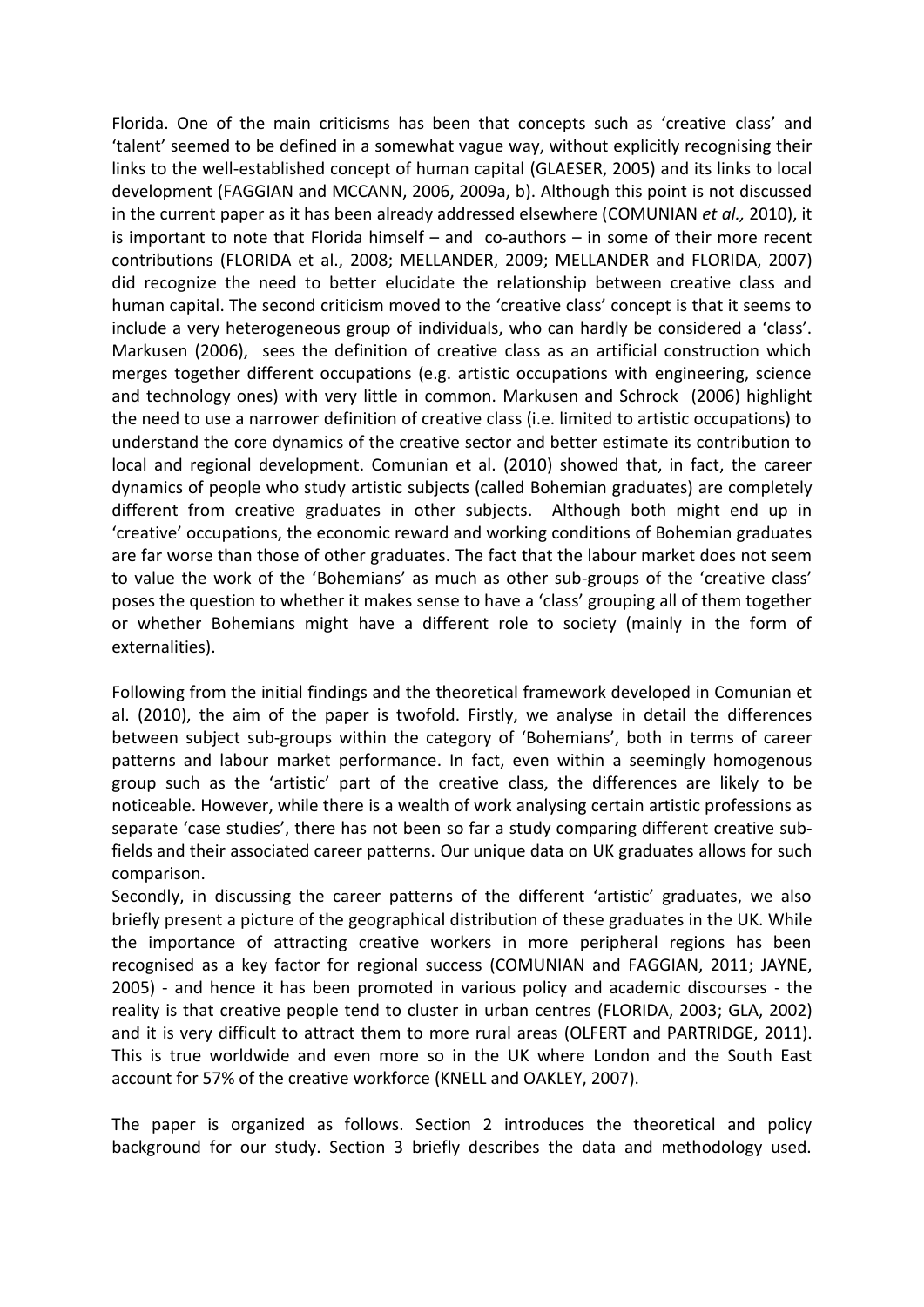Section 4 presents the results. Finally, Section 5 discusses the findings and concludes, including further possible future research avenues.

## 2. Theories and concepts

The paper brings together and explores two different disciplinary perspectives. Firstly, the creative class (FLORIDA, 2002) and human capital [\(BECKER, 1964\)](#page-26-1) theories are considered in relation to local economy development. Secondly, the precarious working conditions of creative workers – emerging mainly in the social sciences - question the positive narrative surrounding the creative class and the creative industries. To reconcile these two opposite perspectives, the question of the diversity of creative occupations and opportunities available is explored, with particular reference to the experience of graduates.

The creative class theory (FLORIDA, 2002) has put some key professionals, labeled 'creative class', at the heart of local economic development. This 'creative class' encompasses a wide range of professionals, of which creative workers (called the 'super-creative core') are only a small proportion<sup>i</sup>. The focus is here not on specific industries but on individuals, who have the ability of generating spillovers and innovation within specific regional or urban contexts [\(STOLARICK and FLORIDA, 2006\)](#page-29-1). For Florida the possibility of creating new creative ideas is not confined to people having formal qualification but is instead linked to what they do professionally. However, critics of the theory [\(GLAESER, 2005\)](#page-28-0) have highlighted the overlap and strong correlation between the 'creative class' and the well-known concept of human capital. If we focus on the creative workers specifically, this overlap is even stronger. A report by NESTA [\(2003\)](#page-29-2) has highlighted how creative workers in the UK are a highly educated group (43% having a tertiary qualification or higher degree compared with the average 16% of the total workforce).

Florida (2002) also suggests that the individuals belonging to the creative class benefit from higher economic rewards (in terms of wages). In fact, he points out that, even though the Creative Class represents only 30% of the USA workforce, they earn more than 50% percent of all wages and salaries.

These findings are in clear contrast with other literature – mainly in social studies – which looks at the specific work dynamics of various sub-sectors of the creative economy. Some studies, such as Banks (2006) on the case of Manchester, highlighted that creative workers seem to have a 'common perspective' towards their profession and career, which values more intrinsic rewards, non-instrumental motives, moral and ethical values rather than pure economic rewards [\(BANKS, 2006\)](#page-26-2). The more detailed investigations on careers and working conditions of creative workers are normally restricted to the study of a specific sub-sector. For example, Kloosterman [\(2010\)](#page-28-8) addresses the wage compromises of young *architects* in the Netherlands and their 'artistic logic of practice' [\(BOURDIEU, 1993,](#page-26-3) [1996\)](#page-26-4) highlighting that these compromises (low wages, long hours) are often seen by young creative workers as a personal investment in the difficult process of learning their profession and pursuing the long-term objective of starting their own business.

Blair et al. [\(2001\)](#page-26-5) exploring the *film* industry in UK highlights that 'long hours and structured job insecurity' (p.182) are the norm for *all* workers with no distinction between young or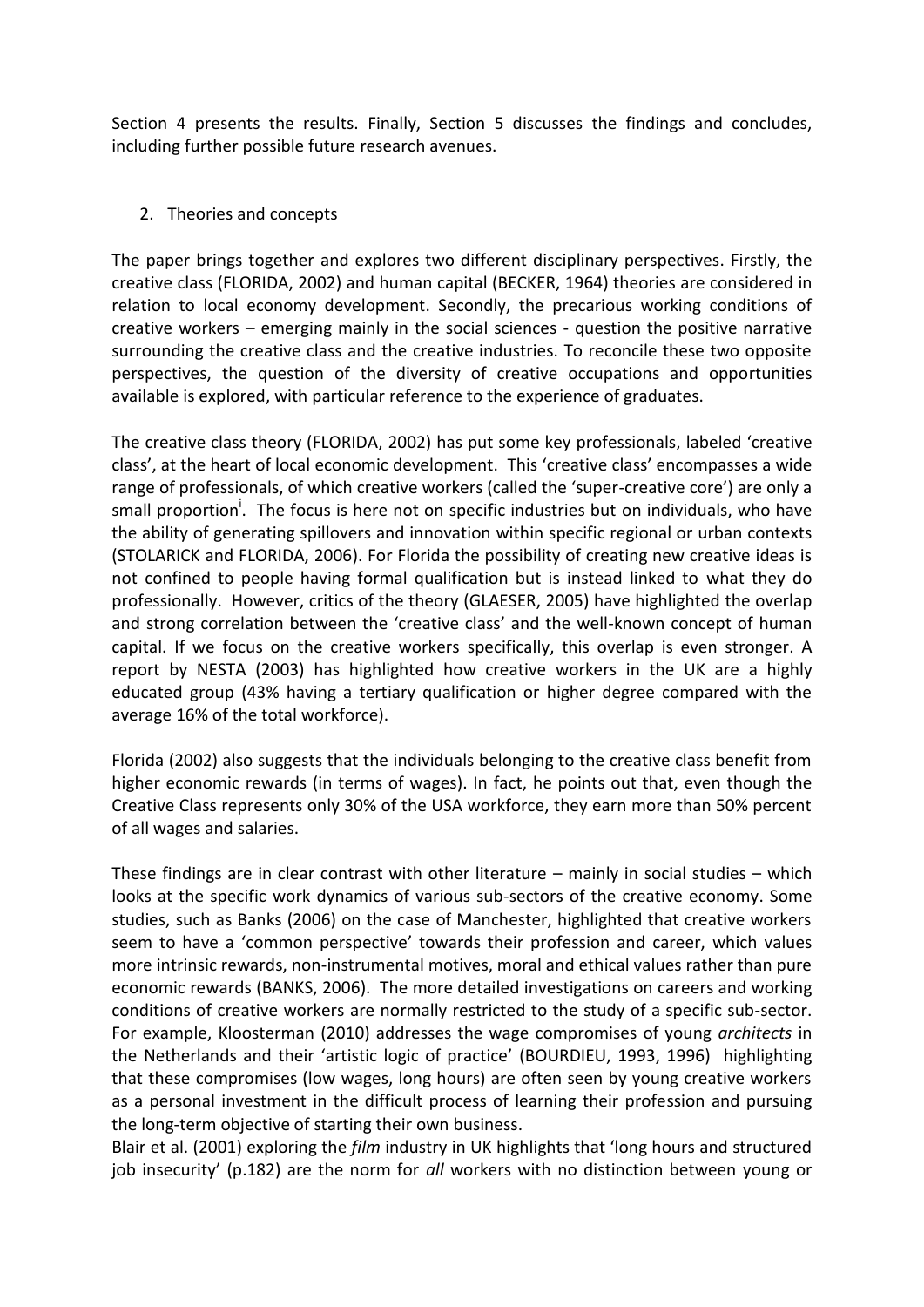established workers. The 'boundary-less' careers [\(JONES, 1996\)](#page-28-9) of the film sector present communalities with the careers patterns and strategies of designers. Vinodrai [\(2006\)](#page-29-3), in her detailed analysis of the Toronto's *design* sector, shows that on-going collaborations and the importance of reputation are key elements of the career strategy of designers, which is based not only on project work but also around building partnerships and new companies. In an ever changing project-based landscape [\(GRABHER, 2004\)](#page-28-10), such as the design world, precarious work conditions and career disruptions are the norm for most workers.

These patterns seem common to other sectors. Eikhof and Haunschild [\(2006\)](#page-27-4), investigating the *theatre* sector in Germany, underline that another strategy to cope with precarious work is a blurred boundary between work and personal life, where a 'Bohemian' lifestyle becomes part of the identity of the creative worker. This seems to be taken to the extreme in the case of fine artists, who - as shown by Oakley [\(OAKLEY, 2009\)](#page-29-4) - still closely identify themselves with a Romantic notion of "artist as truth teller" (p.281). The major contributions addressing different sectors of the creative industries are summarised in Table 1.

#### >> INSERT TABLE 1 HERE <<

In general, all these studies acknowledge that creative labour is characterised by precarity, instability and low economic rewards [\(ROSS, 2003\)](#page-29-5). Oakley (2009) considers the role of higher education in shaping the attitude of artists towards work, wondering whether the attitude towards 'sacrificial labour' (attitude towards accepting lower economic rewards and the emphasis on gratification coming from their practice) is in fact an acquired framework that is embedded in their training. Taylor and Littleton [\(2008\)](#page-29-6) also point out that for students entering creative careers the relationship between making art and earning money is a "complex interplay" of new and old understanding of the role of artists "which may not easily be re-shaped as an adaptation to changing employment opportunities in the creative industries" (p.290).

These patterns have also emerged in the research on Bohemian graduates [\(ABREU et al.,](#page-26-6)  [2011;](#page-26-6) [COMUNIAN et al., 2010\)](#page-26-7), who are more likely to experience lower salaries, more parttime and freelance occupations and a lower percentage of graduate occupations compared to the rest of the graduates. However, no attention has been paid to the different disciplines and careers patterns of graduates in different disciplines *within* the broad 'Bohemian graduates' category. Building on initial work by Comunian et al. (2010) the current paper addresses this shortcoming by exploring the differences in labour market performance and career patterns across three sub-sectors of the Bohemian graduates: *creative arts & design graduates; creative media graduates* and *other creative graduates.*

To reconcile the positive arguments presented in relation to the creative class and the precarious working conditions of creative workers, we need to consider that different creative workers might experience these dynamics with different intensity. These differences have not been addressed by the literature as the policy framework of the creative industries has now almost unanimously been accepted by academics and researcher, after initial criticisms and attacks [\(GALLOWAY and DUNLOP, 2006;](#page-27-5) [GARNHAM,](#page-28-11)  [2005\)](#page-28-11). The literature tends to portrait the creative industries as a cohesive group of sectors with respect to economic and job dynamics. However, this is an underexplored issue and in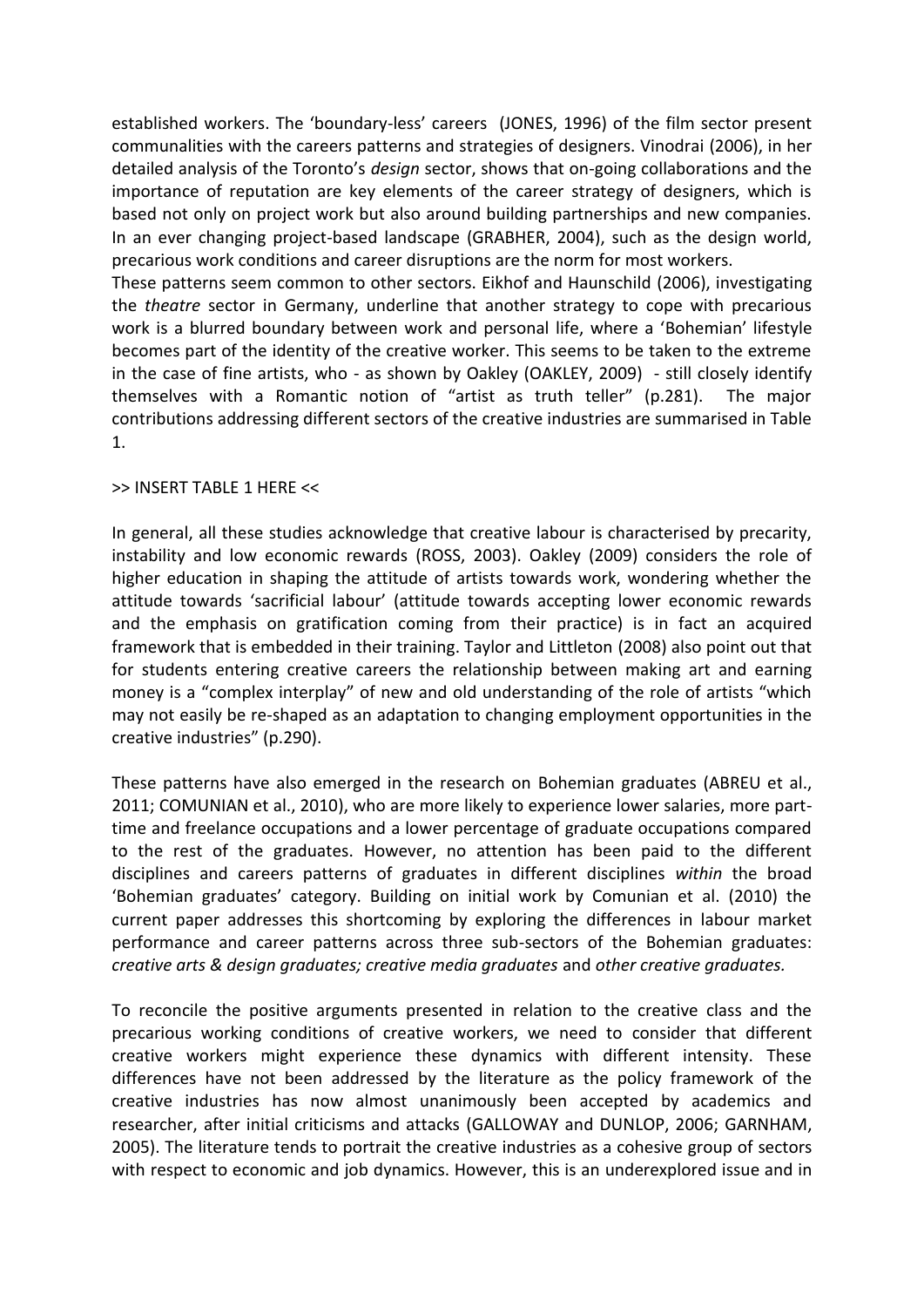fact some initial comparison on the economic performance of different creative sectors reveals interesting differences [\(CHAPAIN and COMUNIAN, 2009;](#page-26-8) [COMUNIAN, 2009\)](#page-26-9). Hence, the need to better explore what impact different sub-disciplinary courses and education choices might have on employability and career performance of Bohemian graduates.

The first attempt to address these issues directly can be found in a recent report by NESTA [\(2008b\)](#page-29-7) which, using Labour Force Survey Data, highlights some of the differences in salary levels and employment patterns in the creative industries (as defined by the DCMS, see COMUNIAN et al. 2010). From the report it emerged, for instance, that self-employment is as low as 2% in the *Software and Games* sector and as high as 11% in the *Music and Performing arts* occupations.

The lack of comparative work is linked to difficulties in undertaking this kind of research due mainly to data availability. There is, however, a recognition that research of this kind is needed as working patterns of, say, an architect and a musician might be very different and almost opposite. While initial findings by Comunian et al. (2010) and Abreu et al. (2011) show that Bohemian graduates have generally 'unrewarded careers', some sub-disciplines might be better 'rewarded' by the labour market than others. In the present research, we consider the way the subjects undertaken at university might have an impact on the kind of career patterns and economic rewards that Bohemians might experience.

The literature exploring the diverse geography of the creative economy in UK is also quite limited and it refers almost exclusively to the location of firms and their employees. The first study who tried to map the size of the sector but also its geographical distribution was undertaken by Pratt [\(1997\)](#page-29-8). In this first analysis, a clear dominance of London and the South East was identified with respectively 24% and 21% of Britain's cultural industries employment in 1991.

Since that first study, two DCMS documents [\(1998,](#page-27-6) [2001\)](#page-27-7) and the Creative Industries Economic Estimates, the latest of which was published in 2010 [\(DCMS, 2010\)](#page-27-8), have provided a national map of creative industries, although many have identified statistical problems and issues with the data collected [\(TAYLOR, 2006\)](#page-29-9). However, the DCMS has conducted only national mapping exercises and has not addressed the geographical dimension of this growth and employment patterns (and the possible disparities). Other more precise maps have been created for specific local and regional contexts, but unfortunately the data have been collected adopting different definitions and frameworks hence not enabling meaningful regional comparisons [\(CHAPAIN and COMUNIAN, 2009\)](#page-26-8) and giving a very fragmented picture of the sector.

Of all the UK regions, London seems to be the only location where employment patterns have been investigated more closely in the last decade. This is mainly due to the work of the Greater London Authority [\(GLA, 2002,](#page-28-6) [2004,](#page-28-12) [2007\)](#page-28-13). A very provocative report with the title 'London's Creative Economy: An Accidental Success' was also produced by the London Development Agency in 2007 (Knell and Oakley, 2007). The GLA (2007) report highlights that London and the South East are estimated to include 57 per cent of all British creative workforce and that there is a high level of 'embeddedness' of creative occupations within the creative industries with only 31% of creative occupations outside the creative industries (compared to 52% for the rest of the UK).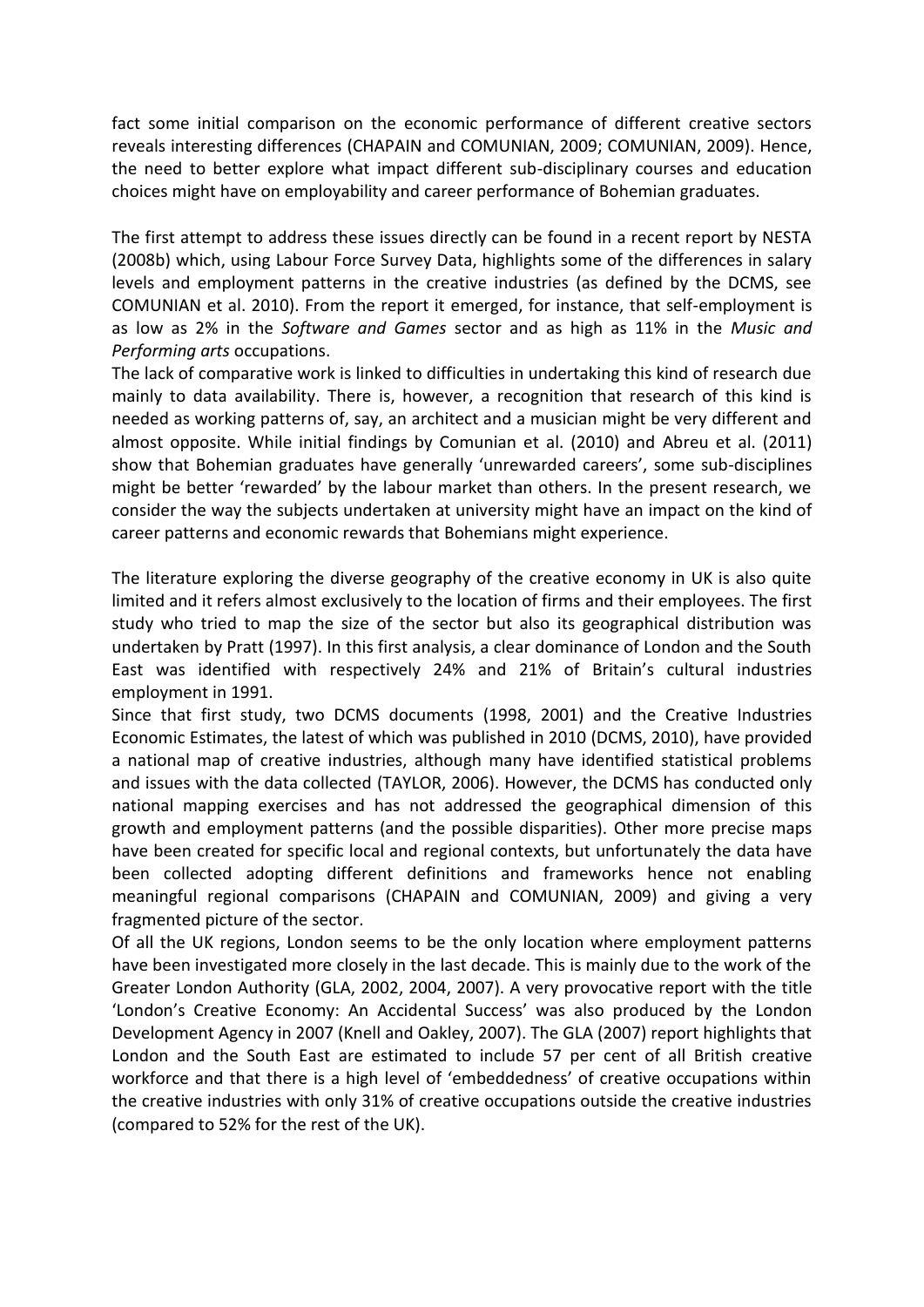A more recent study by Clifton [\(2008\)](#page-26-10) applies the Florida methodology to map the creative class in the UK using NUTS3 regions instead of local authority boundaries. As before, the creative class and Bohemians appear to be very unevenly spread, with London and the South East playing a dominant role.

Even more recently, a new study commissioned by NESTA [\(2009\)](#page-29-10) identifies the main clusters of creative industries in UK. What is interesting for the purposes of our study is that the report maps not only the 'creative industries' as a whole, but also the sub-sectors within it. The main finding is that London has the largest concentration in six out of the nine creative sub-sectors, i.e. Advertising, Designer Fashion, Video, Film and Photography, Music and the Performing Arts, Publishing and Radio and TV (p. 18). However, three sub-sectors are highly concentrated outside the London area: *Architecture* shows higher concentration in Scotland and the North-East, *Arts & Antiques* in the South West and *Software, Computer Games and Electronic Publishing* in the South East (and London is in second place).

Connecting with this geographical literature, our paper will provide a picture of the location of Bohemian graduates and test the relevance of London and the South East in producing, retaining and attracting them.

## 3 Data, research questions and methodology

Our analysis is based on data from the 'Students in Higher Education' and the 'Destinations of Leaves from Higher Education' (DLHE) survey, both collected by the UK Higher Education Statistical Agency (HESA). The Students in Higher Education data contain individual student records with information on a series of variables including: personal characteristics (such as gender, age and ethnicity), subject of study (at the 4 digit Joint Academic Coding System  $(JACS<sup>II</sup>)$  code), mode (full time vs. part time) and level of study (e.g. postgraduate, undergraduate); degree results and institution attended. The DLHE survey is undertaken every year to collect information about graduates' employment six months after graduation and includes information on: salary level (for part time workers this is the full time equivalent), employer sector code (4-digit SIC code), job occupational code (4-digit SOC code), location of employment (postcode). The latter dataset is generally targeted towards British domiciled students; hence we concentrate on this group.

The British HEIs can be grouped in different ways, one such way is to use a 4-category classification which includes: Russell group universities (compromising of 20 research intensive universities who receive the majority of research grant and contract income), other 'old' universities, 'new' universities (established as part of the abolition of the binary divide in 1992) and Higher Education/Further education colleges. The Russell group universities are generally considered to be more prestigious, followed by the other 'old' universities. This is a commonly used classification (Faggian and McCann, 2009a, 2009b; Faggian et al. 2007a, 2007b) and it is the one we adopt in this paper.

We focus on the cohort of students who graduated in 2005 (with employment data for 2006). As we are interested in employment patterns, these two years are particularly good as they refer to the pre-recession period. The recession which took place following the 2007 credit crunch in UK had a negative effect on graduates' employment in general [\(SHATTOCK,](#page-29-11)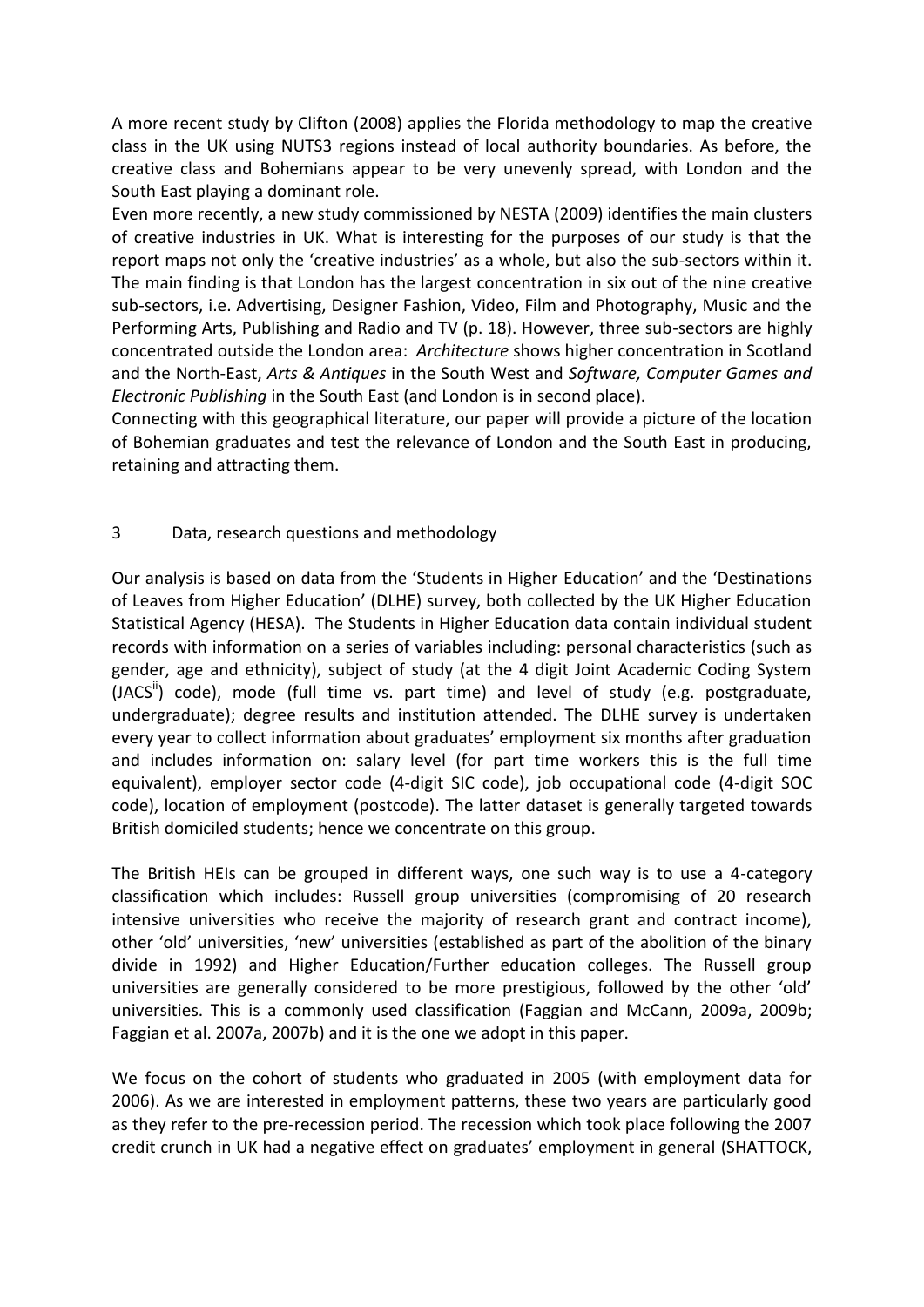2010), but it might have impacted graduates from different disciplines differently hence biasing our results.

For the 2005 cohort, the student dataset includes 442,518 records of finalists (i.e. eligible for a DLHE return), from 168 HEIs. The DLHE has information on 313,800 graduates, which equates to a 71% response rate. We will make use of both samples, using the finalists sample to examine where students study and the DLHE returns to examine employment patterns.

Advancing on the initial work by Comunian et al (2010), we explore further the 'Bohemian' graduates' category by identifying three sub-groups:

- Creative arts & design graduates: all JACS codes starting with W<sup>iii</sup>. They include: W100 Fine Arts (and sub-disciplines), W200 Design Studies (and sub-disciplines), W300 Music (and sub-disciplines), W400 Drama (and sub-disciplines), W500 Dance (and sub-disciplines), W600 Cinematics and Photography (and sub-disciplines), W700 Crafts (and sub-disciplines), W800 Imaginative Writing (and sub-disciplines), W900 Others in Creative Arts and Design.
- *Creative media* graduates: all JACS codes starting with P<sup>iv</sup>. They include: P100 Information Services (and sub-disciplines), P200 Publicity Studies (and subdisciplines), P300 Media studies (and sub-disciplines), P400 Publishing (and subdisciplines), P500 Journalism (and sub-disciplines), P900 Others in Mass Communications and Documentation (and sub-disciplines).
- *Other creative graduates*: subjects mainly linked to technologies-based creative subjects and architecture. They include: G450 Multi-media Computing Science, G600 Software Engineering, G610 Software Design, J930 Audio Technology, J931Music Recording, P412 Publishing on CD-ROM, P413 Publishing via the World Wide Web, P420 Multi-media Publishing, P430 Interactive Publishing, W280 Interactive and Electronic Design, W615 Animation Techniques, K100 Architecture, K110 Architectural Design Theory, K120 Interior Architecture, K130 Architectural Technology, K190 Architecture not elsewhere classified, K300 Landscape Design, K310 Landscape Architecture, K320 Landscape studies, K390 Landscape Design not elsewhere classified;

As in previous investigations (Comunian et al. 2010 and Abreu et al. 2011) we base the definition of creative occupations on the DCMS definition (1998; 2001) which includes: Advertising, Architecture, Art and antiques markets, Computer and video games, Crafts, Design, Designer fashion, Film and video, Music, Performing arts, Publishing, Software, Television and radio. In a recent review of the sector, DCMS (2009, p. 9-11) provides the 4 digit SIC codes used to define and estimate the size of the creative industries, supplemented with SOC codes for creative workers based in other sectors. Using a creative occupations approach *à la* Cunningham et al [\(2004\)](#page-27-9) we consider both creative careers within the creative industries but also creative jobs in other sectors. Of the 442,518 finalist, 12.88% where identified as Bohemian graduates: 7.64% *in creative arts & design*, 3.39% in *creative media* and 1.85% *other creative subjects.* The distribution of bohemian graduates was similar for the 313,800 graduates with a DLHE return (8.12%, 3.45% and 1.77% respectively).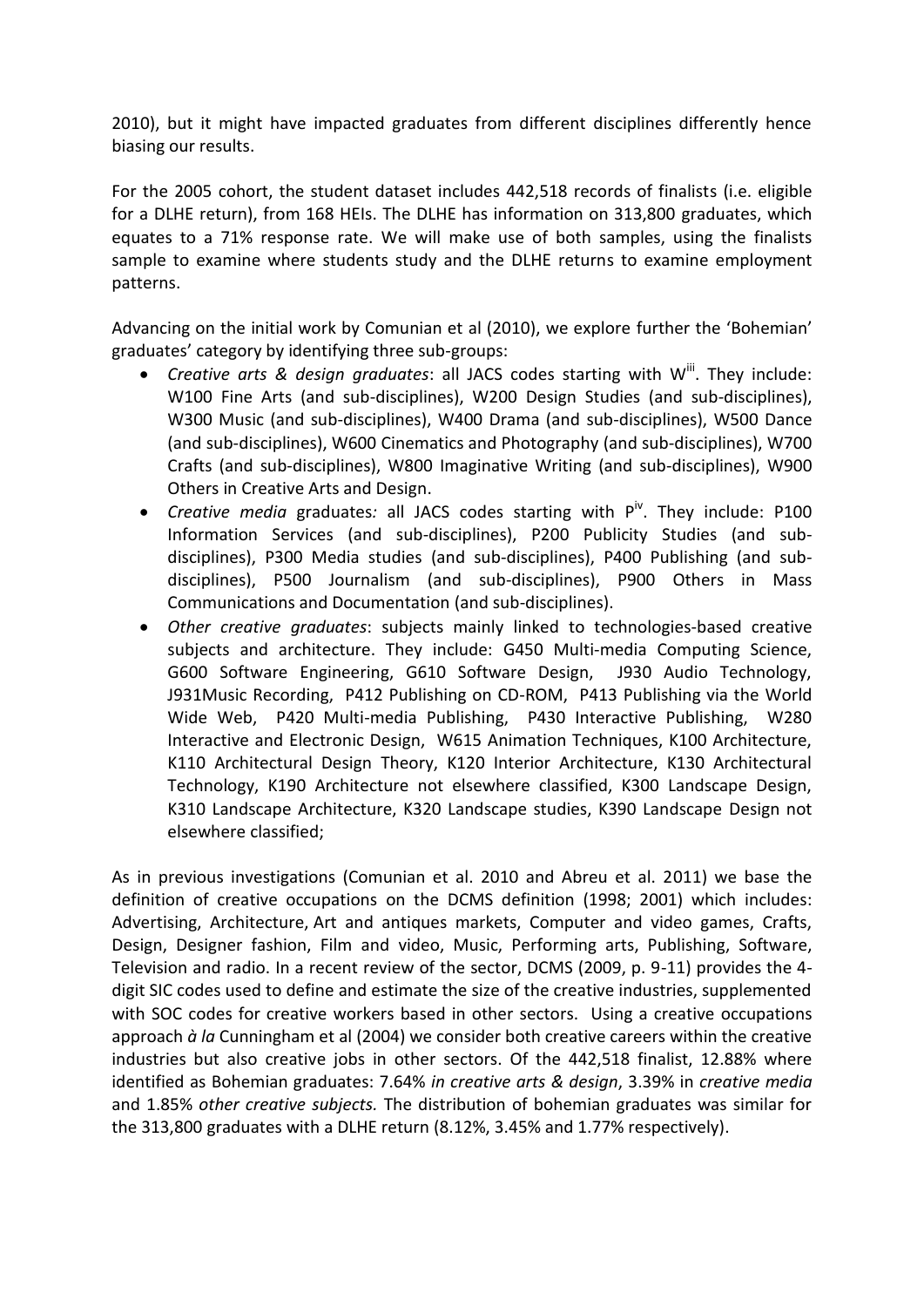As highlighted in our literature review although prior studies have focussed on career patterns of Bohemian students and the fact they are generally unrewarded, few have explored the potential heterogeneity within these subjects, and at the same time, few studies have looked at the role played by geographical location in helping Bohemian students and graduates to be successful. This paper aims to address this gap in the literature by answering three core research questions:

- 1. What is the geography and HE institutional structure of Bohemian graduates?
- 2. Are there differences in career perform across non-bohemian and bohemian students and the three creative sub-groups: *creative arts & design graduates; creative media graduates; other creative graduates?*
- 3. What is the role of subject studied and location of the first job in determining the type of job entered, the salary offered and the overall career success of Bohemian graduates and their sub-groups?

To answer the first question, we present some descriptive statistics, highlighting where students concentrate to study creative disciplines and what degree of specialisation can be identified between HEIs, geography and Bohemian students. Secondly, in order to answer our second question, we present some descriptive statistics on the similarities and differences emerging in career patterns between non-Bohemian and Bohemian graduates, the latter also divided by disciplinary sub-groups. Finally, to answer our third question, we use the DLHE data to model differences in working mode (i.e. full-time, part-time, selfemployment and unpaid/voluntary work) and earnings across Bohemian graduates (and their sub-disciplines). We focus specifically on undergraduate students to be consistent with earlier work (COMUNIAN et al. 2010 and ABREU et al. 2011).

The modelling is done by means of a multinomial logit model (MNL) and Mincer-type wage regressions. In the MNL -with robust standard errors to control for heteroskedasticity- the categorical dependent variable is 'work mode' and takes four values: full-time, part-time, self-employment and unpaid/voluntary work.

Formally the MNL can be expressed as:

$$
\ln(\frac{P_J}{P_B}) = \beta_{J/B} X + \varepsilon
$$

 $P_1$  refers to the probability of being in category J and  $P_B$  the probability of being in the base category (in our case full-time employment). X is our set of explanatory variables and  $\epsilon$  is a random error term. The coefficient for each explanatory variable is to be interpreted relative to the base category. To make the beta coefficients more intuitive we calculate the relative risk ratio (RRR), as follows:

$$
(\frac{P_J}{P_B}) = \exp(\beta_J - \beta_B)X
$$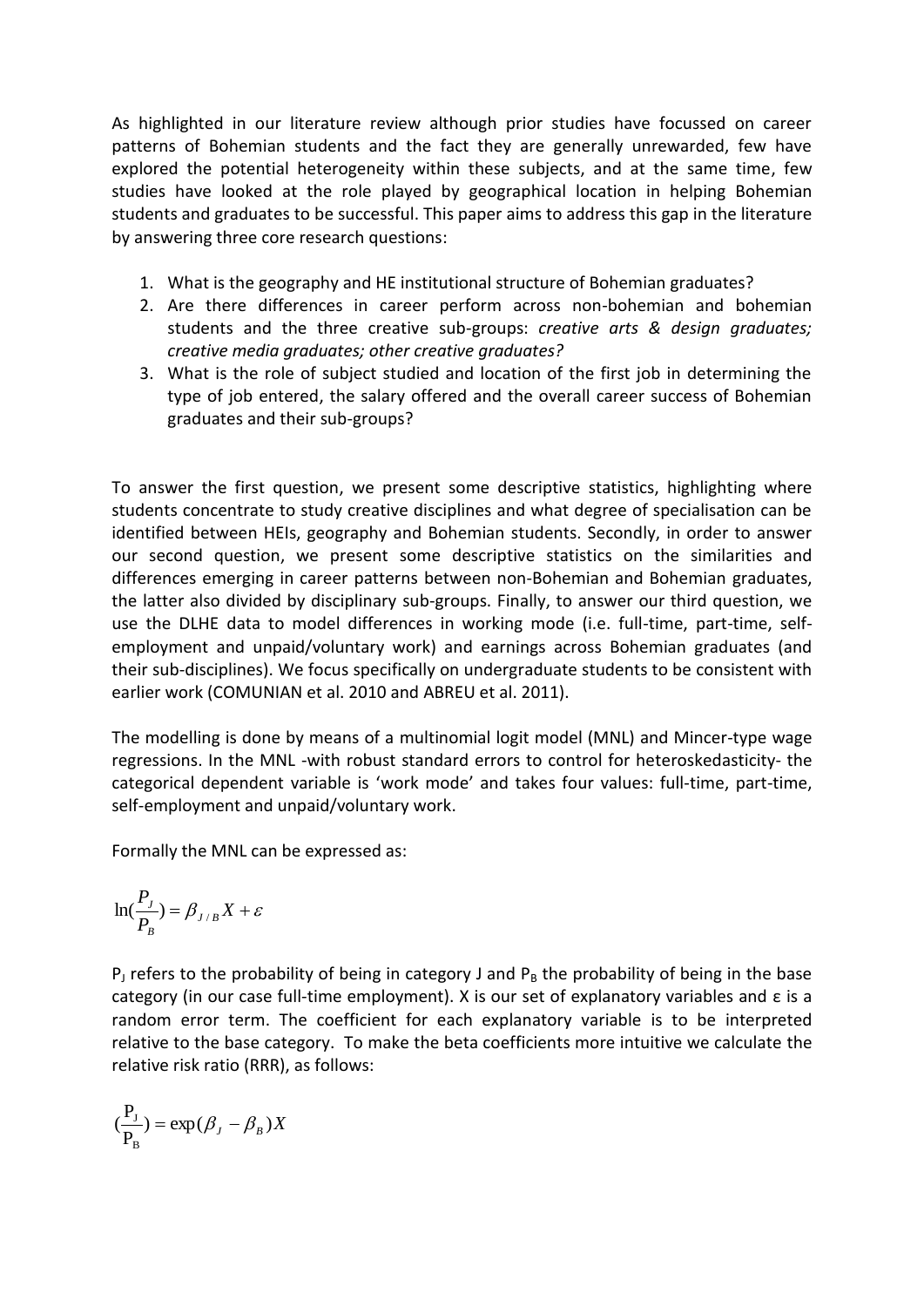A RRR below 1 indicates that a variable negatively affects the probability of being in category J relative to the base category, and likewise a value above 1 indicates the variable positively affects this probability. We include as explanatory variables in our MNL model: gender, age, ethnicity, disability status, institution type, degree classification and region of employment (all dummy variables). We compare models for bohemian and non-bohemian students, with a final model looking specifically at those in creative jobs, where we include indicators of the creative sub-disciplines (relative to non-bohemian graduates).

One criticism of the MNL framework is that it relies on the independence of irrelevant alternatives (IIA) axiom. The IIA axiom states the ratio of the probability of two choices should not be altered by the inclusion of another alternative i.e. choices are independent of each other (for more on the IIA axiom see Train, 2003). Therefore it is important for a multinomial logit model to pass the IIA axiom, which can be tested by means of a Hausman test (Hausman and McFadden, 1984). Across our models the Hausman test provides no evidence that the IIA axiom is violated.

The Mincer-type earning equations are used to examine the salary determinants of Bohemian graduates and related sub-groups. Formally a Mincer wage equation takes the form:

 $\ln W = \beta X + \varepsilon$ 

Where the dependent variable is the natural logarithm of earnings (W), X is a vector of explanatory variables and  $\varepsilon$  is a random error term. We include the same explanatory variables as in the MNL models plus job characteristics: whether graduates hold a 'creative' occupation, their work mode (part time, self employed/freelance vs. full time employment) plus their industry and occupation type. We firstly estimate a model for our entire sample with additional controls of the bohemian sub-disciplines (relative to non-bohemian graduates) and then compare salary models across Bohemian sub-disciplines.

4. Results

## 4.1 Creative Higher Education and its geography

Before considering the relevance of geography and creative sub-disciplines in the development of graduates' creative careers, we present a brief picture of the 'geography of creative higher education' in the UK, i.e. where students concentrate to study Bohemian disciplines and what kind of HEIs offer courses in these disciplines (Table 2, part a).

## >> INSERT TABLE 2 HERE <<

The top two regions for *bohemian students* are Greater London (especially arts & design and media students) and the South East. However, Yorkshire and the Humber, also figures prominently in *other creative subjects* (14.95% second after Greater London) and in *creative*  media (10.19% third after Greater London and the South East). C*reative arts & design*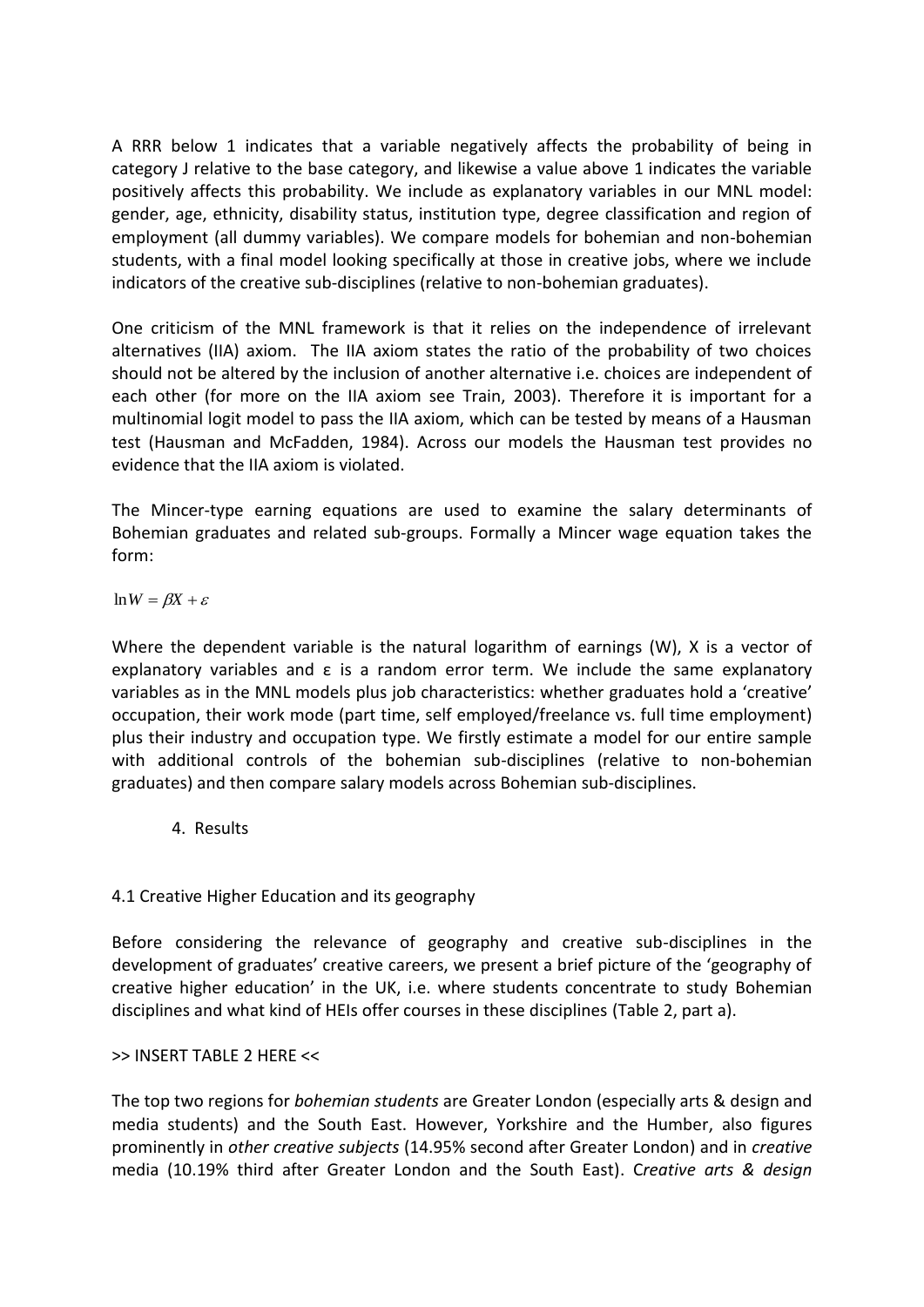*students* are also concentrated in the North West (11.05%). London, South West and East Midlands are also regions where the share of bohemian students is higher than the share of non-bohemian students. This shows that, despite the dominant role of London and the South East, other regions do play a significant role in specific sub-disciplines.

A recent report commissioned by London Higher [\(LONDON HIGHER, 2005\)](#page-28-14) suggests that "one of the special features of London's unique higher education landscape is the strong link between the capital's higher education institutions and businesses and agencies in the creative sector - whether through the depth and variety of related academic teaching and research, or through direct interaction with business and the community" (p.3). The interconnection between public policy, higher education and the creative economy has only partially been explored [\(COMUNIAN et al., forthcoming\)](#page-26-11). Knell and Oakley (2007) point out that London HEIs are a key part of the public infrastructure around the London creative economy. They suggest that HEIs (like publicly supported cultural institutions) function as "R&D lab, providing risk funding and an atmosphere of experimentation" (p.23) for the creative sector. They also see HEIs as vital for the development of  $-$  often exclusive  $-$ "tightly bound social networks" (p. 18). We can argue, however, that this might also be linked to the competitive advantage of London in the UK creative economy. The provision of creative courses is not only geographically clustered around London, it is also concentrated in certain types of HEIs (Table 2, part b).

Colleges and New Universities cater for the vast majority of Bohemian courses, especially in the *creative arts & design* sub-field. As shown by Comunian et al. (2010), the fact that most Bohemians study at Colleges and New Universities might have 'signalling' [\(à la SPENCE,](#page-29-12)  [1973\)](#page-29-12) implications and ultimately have a negative impact on their entry salary upon graduation.

## 4.2 Bohemian graduates and creative sub-disciplines: exploring similarities and differences

As suggested by other literature in the field [\(ABREU et al., 2011;](#page-26-6) [ASTON, 1999\)](#page-26-12) Bohemian graduates experience different career patterns than the rest of the graduates. Part-time, freelance work and higher levels of unemployment are a common pattern. This is further confirmed by our data (Table 3). Bohemian graduates are less likely to enter full-time paid work and unemployment is also higher.

#### >> INSERT TABLE 3 HERE <<

What is interesting, however, is that different patterns emerge between the three subdisciplines. While *creative arts & design graduates* experience comparatively low level of full-time paid work, both *creative media graduates* and *other creative graduates* experience relatively high levels of full-time paid work, with the *creative media graduates* actually showing a percentage even higher than the Non-bohemian group (59.01% vs. 57.39%). Differences are also significant in part-time and voluntary/unpaid work. Part-time work is higher for *creative arts & design graduates* (11.56%) and *creative media* (10.28%) but is very low (even lower than the Non-bohemian group) for *other creative graduates* (6.29%). The same holds for voluntary/unpaid work.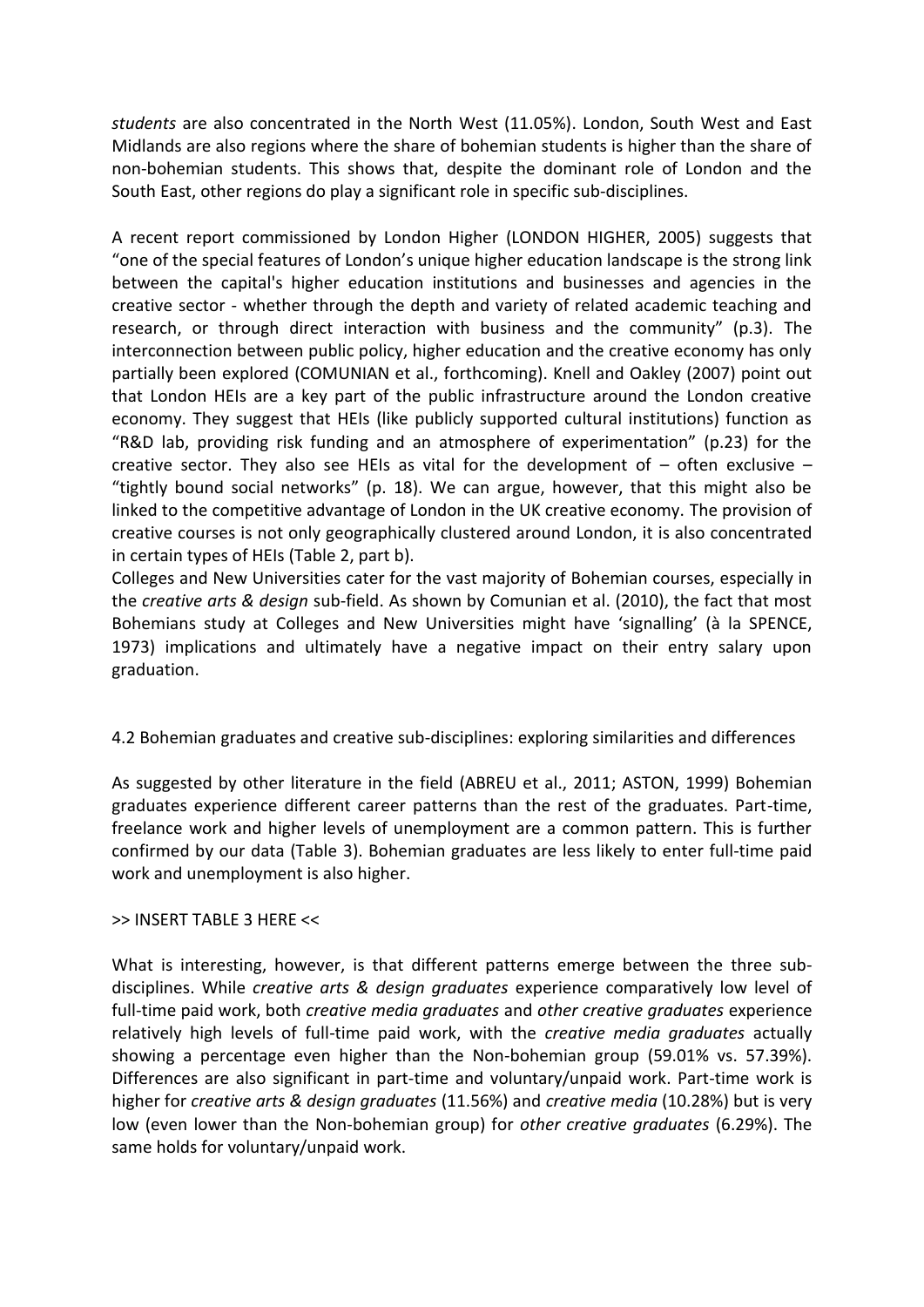Work patterns might also be related to the sector graduates enter into and particularly to whether Bohemians enter a creative or a non-creative occupation. Previous studies have found that a very high percentage of Bohemian graduates do enter a 'creative' occupation and that this is true not only in the short-term (COMUNIAN et al. 2010) but also in the medium-long term (ABREU et al. 2011). We acknowledge that often graduates might find rewarding job opportunities in occupations different from the subject they studied. However, after investing three (and more) years of their life in specializing and studying a specific discipline, it seems that the most rewarding - not in only in salary terms but also in reference to fulfilment and job satisfaction – occupation for students should be one close to their creative studies.

The irregular career patterns of Bohemians are also reflected in their entry salaries (Table 4).

>> INSERT TABLE 4 HERE <<

Non-bohemian students earn, on average, £ 4,000 more than Bohemians both within and outside creative occupations. However, interesting differences emerge again between the sub-groups of Bohemian graduates. *Creative arts & design graduates* are the ones with the lowest average salaries irrespective of whether they enter a creative or non creative occupation. On the opposite, both *creative media* and *other creative graduates* seem to be better off if they find a creative job (with a difference in the median salaries of about £ 2,000). In general, the *other creative graduates* group is the one performing the best in terms of salaries, especially if entering a creative occupation with a difference of only £1,000 in the median salary compared to Non-bohemians.

4.3 Does geography matters for Bohemian graduates? An analysis of working patterns and salary levels

Table 5 presents the results of the MNL model in 'relative risk rations' (RRR) terms, as outlined in section 3.

#### >> INSERT TABLE 5 HERE <<

The first two models in Table 5 (Columns 1-6) show the effect of job location on the probability of finding a part-time, freelance or unpaid/voluntary work for Non-bohemians and Bohemians respectively after controlling for a series of personal and degree characteristics of graduates.

Before discussing the results on location, it is worth mentioning a few interesting results on the control variables. Being female increases the chances of getting a part-time or unpaid/voluntary job, but reduces the likelihood of being self-employed especially for Nonbohemians. This is in line with most labour market literature. Age affects the probability of having a full-time job as expected, i.e. older graduates are more likely to find a full-time job than part-time or unpaid. However, they are also more likely to become self-employed. Ethnic minorities are also more likely to work part-time or in unpaid/voluntary jobs.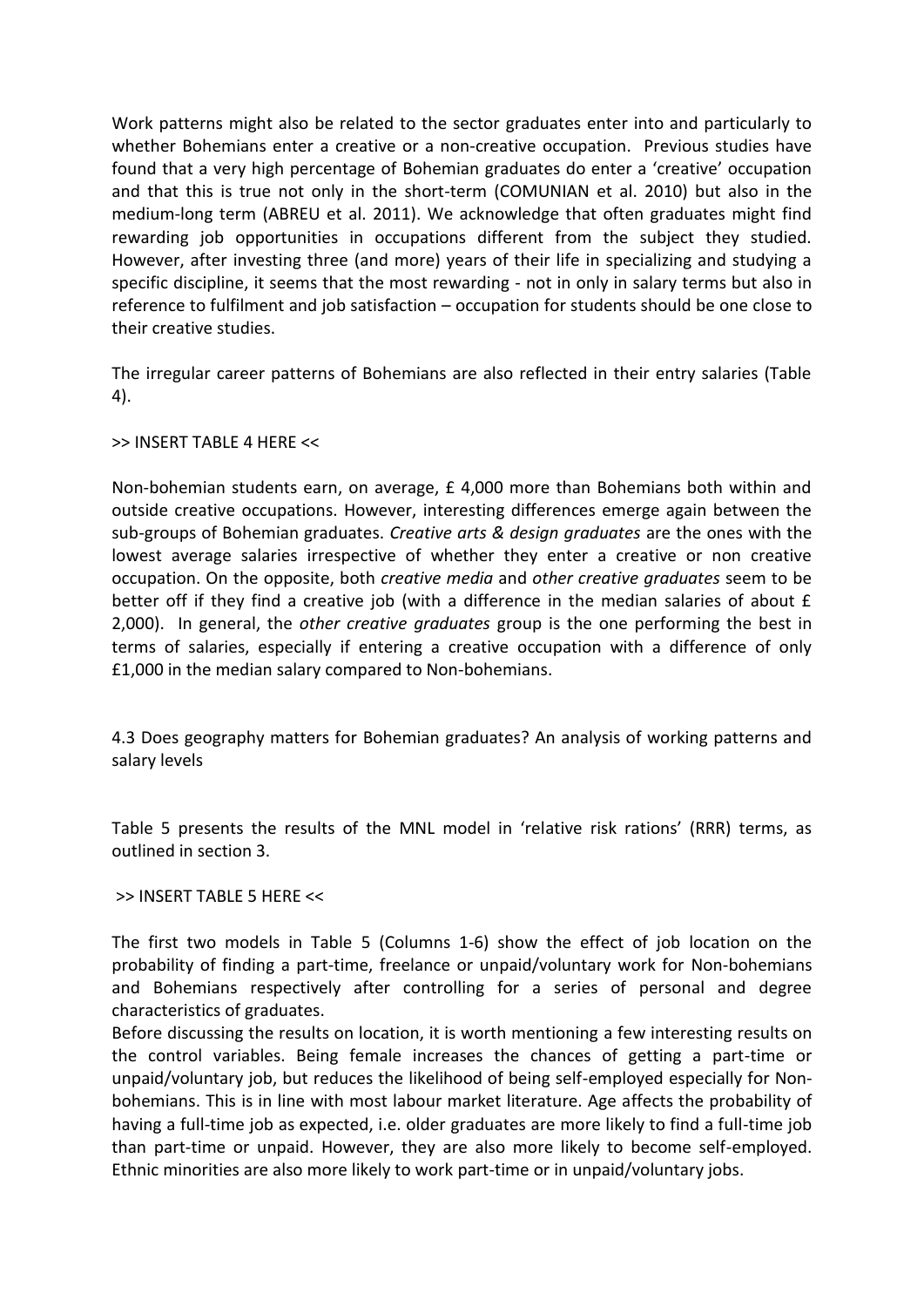As for the degree variables, it is interesting to notice that graduating with a first degree classification (the highest mark in the UK $v$ ) makes Non-bohemians less likely to work parttime, while it makes Bohemians more likely to be freelance or self-employed. One possible explanation might be that first-class graduates in Bohemian subjects have a more creative or interesting portfolio, which might therefore make it easier for them to get employed on a freelance base. Both among the Non-bohemians and the Bohemians, the 'signal' derived from graduating from a Russell Group university increases the chances of getting a full-time job.

As for the location of jobs, London is clearly associated with higher chances of full-time work for both Bohemians and Non-bohemians. However, while Non-bohemians are less likely to enter unpaid/voluntary jobs in London, Bohemians are about 27% more likely to enter voluntary/unpaid work in London than elsewhere. This might be part of their 'portfolio building' strategy. Internship and unpaid work experiences in high-end organizations and companies could be more important for Bohemians than other graduates. McRobbie [\(2002\)](#page-28-15) suggests that, in fact, unpaid work is a common practice for creative workers. As for the other regions, Bohemians are most likely to enter part-time work in the North East of England or outside England (in order Wales, Scotland and Northern Ireland). Nonbohemians are more likely to be part-time in Northern Ireland and Scotland followed by the North East of England and Wales. Self-employment is more likely in the South East (the base category) than in the rest of the country.

Model 3 in Table 5 (Columns 7-9) looks specifically at graduates in creative occupations and controls also for the three sub-groups of Bohemian graduates (i.e. *creative arts & design, creative media* and *other creative*). Most of the results are in line with models 1 and 2, but few differences are worth mentioning. For graduates working in creative occupations holding a degree from a Russell group university actually increases their chances of being self-employed or being in a part-time or voluntary/unpaid job. This highlights that the creative sector is structurally different than the rest of the economy – with more projectbased work and part-time freelance opportunities – and even graduates from the most prestigious HEIs have this kind of jobs (often holding more than one job).

As for the sub-disciplines studied, graduates in *creative arts & design* are the most likely to work part-time, be self-employed or freelance (over 6 times more likely), or have an unpaid/voluntary job. *Creative media graduates* are also less likely to be full-time, even though not as much as *creative arts & design graduates*. *Other* c*reative graduates*, however, are not very different from the Non-bohemians graduates and, in fact, they are less likely (by 40%) to be part-timers.

Finally, the geographical patterns are similar to models 1 and 2, except that now the regional discrepancies seem larger, e.g. graduates in the North-East and Wales working specifically in creative occupations are now more than twice as likely to be part-timers. Unpaid/voluntary work is now 35% more likely in London, while self-employment is about 30% less likely.

In section 4.1 we saw how Bohemian graduates have a salary disadvantage. However, we did not simultaneously control for other factors. In order to do so and have a better idea of the salary determinants, we estimated earning functions *à la* Mincer with the logarithm of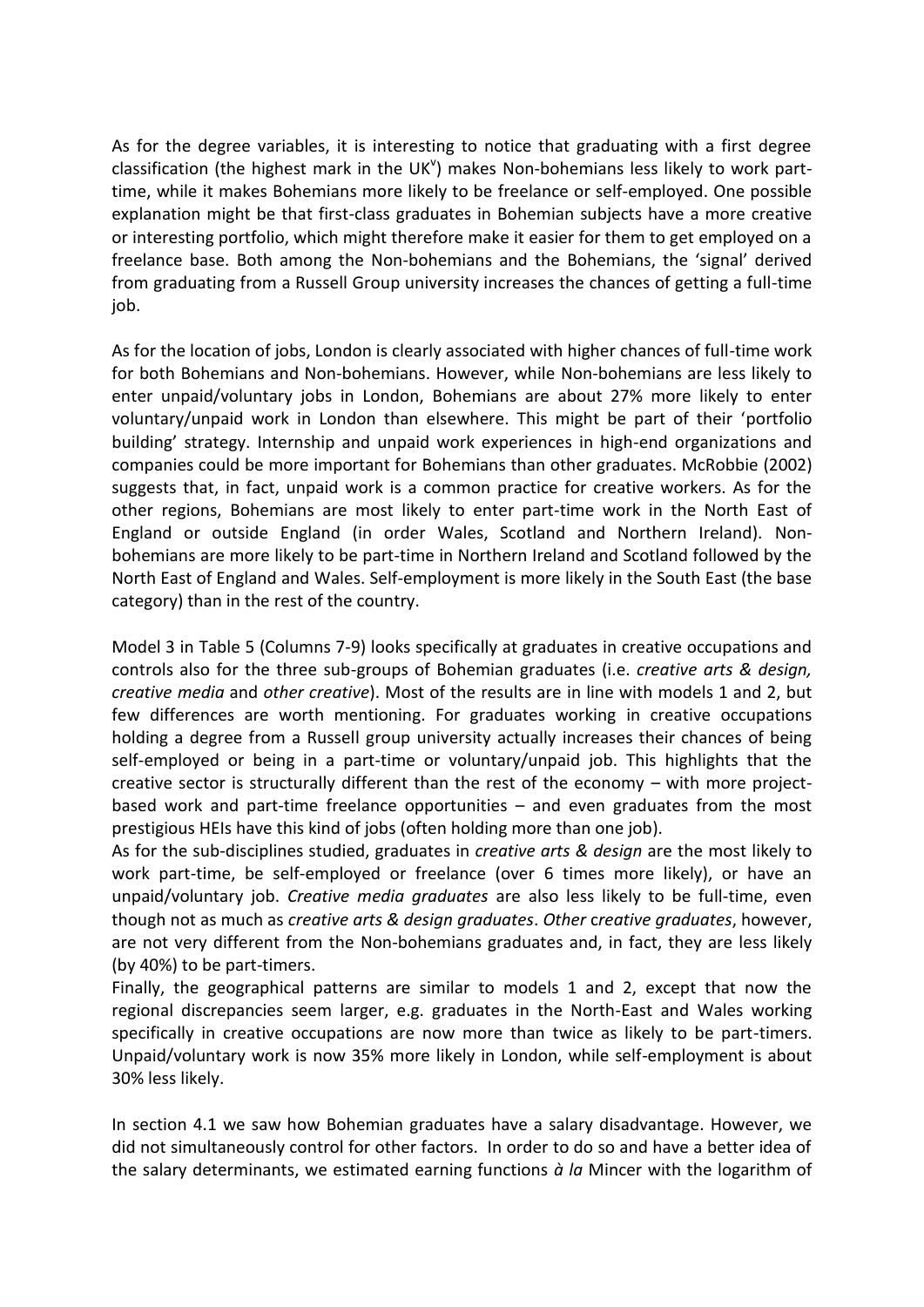nominal salaries as dependent variable, and controls for personal, degree and job characteristics. The results of the OLS estimations, with robust standard errors to control for heteroskedasticity, are reported in Table 6.

#### >> INSERT TABLE 6 HERE <<

The models confirm some of our preliminary observations derived from the descriptive statistics. Female graduates earn on average 4.4% less than men. The highest gender gap is for *other creative graduates* (8.2%), followed by *creative arts & design* graduates (with a gap of 5.4%). There is no significant gender difference for *creative media graduates*. Age (as a proxy for experience) has, as expected, a positive impact on all graduates' salary even though not as much for the *creative arts & design* and *creative media* graduates. While ethnicity has a negative influence on the salary of non-creative graduates, it is not significant (or even positive) for the three creative sub-groups.

The degree classification – in particular getting a 'first' – has a positive effect (about 2%) in the general graduate population and for the Non-bohemian group and a very strong positive effect for *other creative graduates* (5.8%), but does not affect the salary of *creative arts & design* and *creative media graduates*. This is in line with the literature that suggests that for these graduates formal qualifications (and their level) are far less important than their portfolio (Ball, 2003). Similarly, the 'signaling' effect derived from the kind of HEI attended is insignificant for Bohemian graduates while positive and significant for Non-bohemians (a graduate from a Russell Group university has on average an entry salary 4% higher). However, *creative arts & design graduates* from HE/FE colleges earn about 5% less than graduates from other HEIs.

Having a creative job does not have strong bearing on the salary of Bohemians once all the other factors have been controlled for. Being in a part-time job is obviously related to lower salaries especially for *creative arts & design graduates* (minus 41%). Freelancing and selfemployment are associated with lower salaries only for *creative arts & design graduates*, but has no effect for the rest of the graduate population suggesting that this kind of jobs can actually be as remunerative, on average, as a full-time job.

Looking at the impact of regions of work on salaries, London, as expected, has an average salary advantage of about 14%. Within the Bohemians sub-groups, however, *creative arts & design graduates* only benefit from a 10% salary advantage (4% lower than the average). If we also consider the higher cost of living of the capital, this 10% difference in nominal salaries means that graduates in London are not better off, in economic terms, than their colleagues employed in more peripheral regions. However, especially for Bohemians, the 'buzz' of global cities – like London - seems is vital for networking and inspiration and therefore for better longer term job perspectives [\(COMUNIAN, 2011;](#page-26-13) [CURRID, 2007\)](#page-27-10). Sunley et al. (2010), for instance, in relation to the design sector, argue that "there is a perception among the most ambitious design graduates that succeeding in the industry demands moving to London"(p. 878).

In most of the 'peripheral' regions, including Scotland, Northern Ireland, the North West, Yorkshire and Humber and the South West, the *other creative graduates* seem to be the most disadvantaged, while *creative media graduates* are not significantly different from the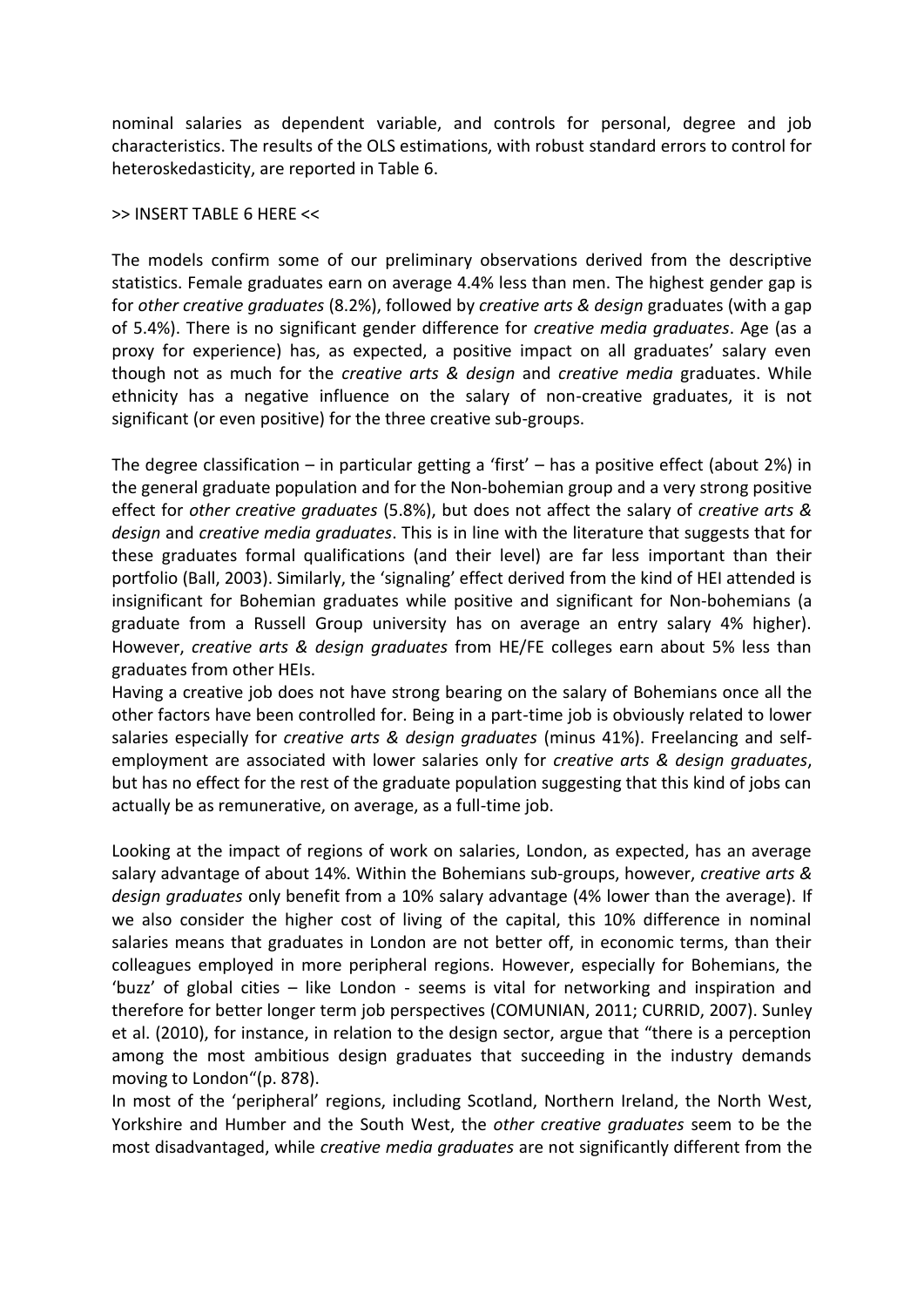general graduate population, with the only exception of those working in the North of England.

## 5. Conclusions, policy implications and future research

This first exploration of the diversity of skills and professionalism of Bohemian graduates, as well as their diverse economic rewards, has highlighted the need for a better understanding of creative skills and creative labour markets. In particular, it seems that broader policy and academic frameworks, such as the creative industries in UK and the creative class in USA do not allow a fine-grain understanding of the labour dynamics and career patterns experienced by graduates entering the creative economy.

While different disciplinary and professional groups experience common employment dynamics, such as project-based and freelance work, the relevance and importance of these patterns seem to be very different across the creative industries spectrum. The paper exposes initial comparative differences and call for more research to focus on the specificities of each sector and its labour market. This is particularly important in policy term, as training, support and policy initiative that target the sector as a whole might miss out opportunities for more targeted and potentially more relevant interventions towards specific sub-sectors of the creative economy labour markets.

The results emerging from our analysis seem to suggest that sub-disciplines within the Bohemian graduates group matter in reference to the possibility for students to enter creative occupations and be rewarded economically for their work. In particular, our findings suggest that the 'creative arts and design' group is the most vulnerable in the labour market (in contractual terms and also in reference to earnings). On the other hand, *creative media* and *other creative graduates* seem to experience a better job prospective.

We find that this resonates with the employment trends presented by the latest DCMS statistics (2010), which shows that sectors like *Software, Computer Games & Electronic Publishing* and *Architecture* have enjoyed the largest employment growth in the period 1997-2008 amongst all creative industries sub-sectors (respectively 5% and 3%). While other subsectors, like *Video, Film & Photography* or *Radio and TV* have not grown at all. In the same period, employment in *Publishing* has been shrinking (-2%). These numbers suggest that while policy makers have been actively promoting the creative economy as a whole and this has resulted in more student entering HEIs with the vision of finding a job in the creative industries, the overall balance between labour supply and demand is very patchy.

Our data seem to also reflect a general policy trend away from a generic creative Industries/creative economy framework, strongly promoted soon after the New Labour came to power in 1997 [\(DCMS, 1999a,](#page-27-11) [b,](#page-27-12) [2001,](#page-27-7) [2003\)](#page-27-13) towards investment and promotion of the media and technological sub-sectors of the creative industries, i.e. the new 'Digital Britain' [\(DCMS and BIS, 2009\)](#page-27-14).

Following this first investigation, we identified at least three critical issues and venues for future research: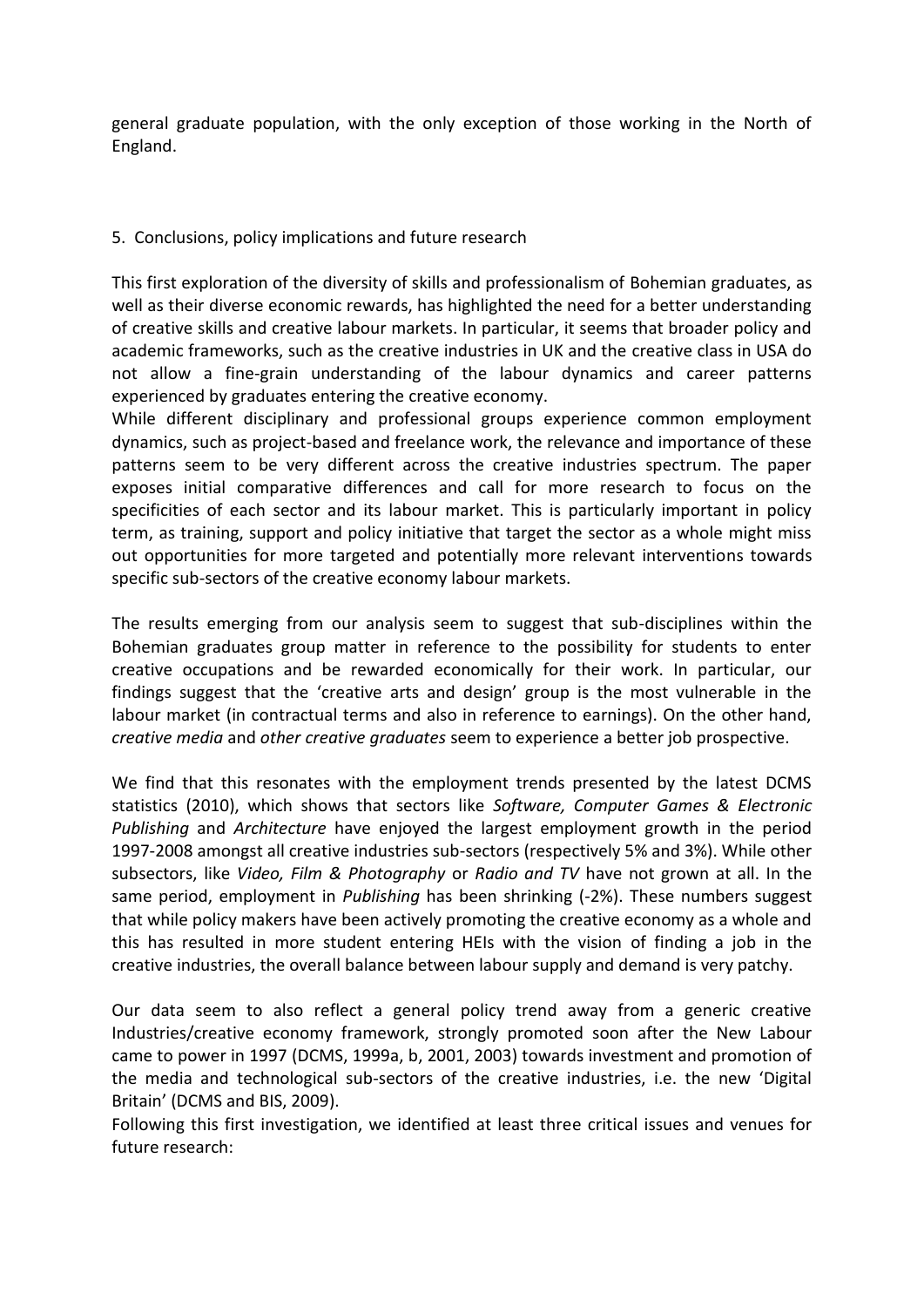- While the broader literature suggests that creativity plays a role in economic development, our results suggest that Bohemian graduates are not rewarded in the labour market, especially in certain sub-disciplines, such as *creative arts and design*. On the opposite, 'media and technological' creativity is better rewarded and provides more opportunities for graduates to enter creative and remunerative occupations. Also Boschma and Fritsch (2009) identify some limitations in the current research and point out that more "studies are needed that account for all three types of creativity […] creativity in the artistic, technological (innovation) and economic (entrepreneurship) sphere  $[...]$  Such studies should also try to better understand the relationship between creativity and education" [\(BOSCHMA and FRITSCH, 2009, p.418\)](#page-26-14). In particular, the differences emerging across the sub-sectors in our analysis highlight the need for a finegrained understanding of the creative industries. A more detailed understanding of different components of the creative industries might also result in opportunities for more targeted policies.
- Bohemian graduates seem to be penalised in the labour market. This could be linked either to the kind of signal that different HEIs provide to the employers (signalling theory) or to the kind of skills that these creative courses provide (human capital theory). Sunley et al. (2010), looking at the design sector in UK, report that their interviewees often found difficult to recruit good quality graduates "as more and more students have entered design courses, the quality of which has been reduced. While there is an oversupply of design graduates, few of these have the necessary drawing, analytical, and business skills" (p. 878). There are therefore hints to the possibility that these graduates enter the labour market not equipped with the right kind of skills and companies become "wary about taking on graduates as they believed they would require large amounts of mentoring and training from experienced colleagues" (SUNLEY et al. 2010, p.878). Similarly Ball [\(2003\)](#page-26-15) suggests that in their transition to work, graduates in these disciplines have "poor professional, personal and career management skills, such as networking, research skills and ability to research and access information that will be helpful to them in their future careers" (p.16). This lack of adequate 'human capital' might be one of the explanations for the lower salary level of Bohemians and it is worth further investigation in the future.
- Finally, the relationship between policy and the creative economy needs to be better explored [\(COMUNIAN et al., 2011\)](#page-26-16). While the broader definition of 'creative industries' has generated numerous headlines, it seems that economic growth is not common to all the creative industries but only to few (mainly technology based) industries, as suggested in Comunian (2009). This might have strong policy implications for the new UK coalition government where arts, culture and media could go back into a more 'art's for art's sake' discourse, while the new Digital Britain agenda – and the more business and technological oriented creative industries - are taken forward by a different framework in the Department for Business, Innovation & Skills. The first speech of the Secretary of State for Culture suggests a move away from the New Labour rhetoric that culture and economic goals can work together in public policy terms "when I was watching Jerusalem – I wasn't thinking about creative exports or leveraged investment. I was enjoying artistic excellence. Art for art's sake. That is my starting point as Secretary of State for Culture"vi. This might also have strong implications in the Higher Education and skills framework development around these industries.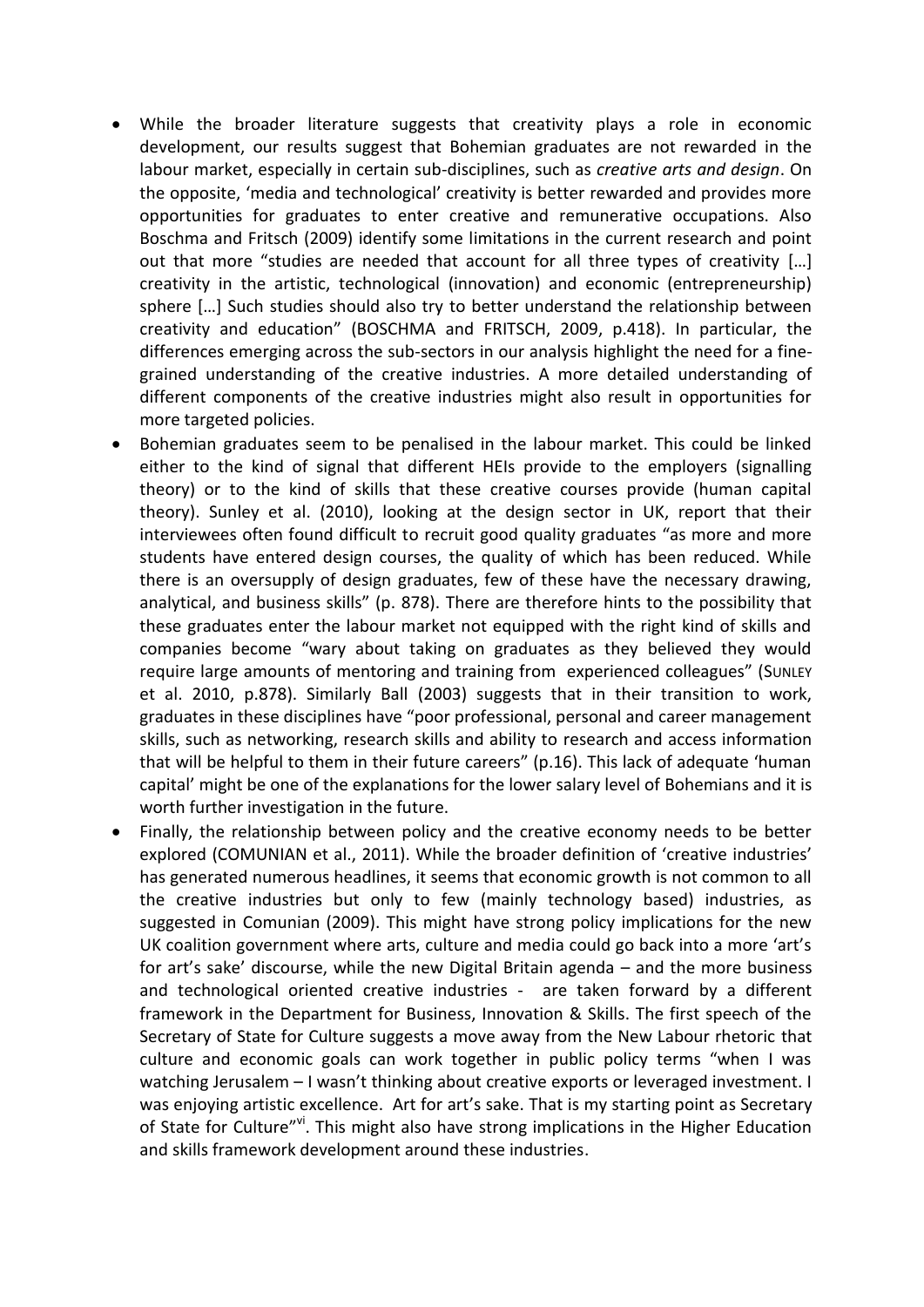# Acknowledgements

We acknowledge the support of the "Impact of Higher Education Institutions on Regional Economies Initiative" (ESRC grant number RES-171-25-0032 co-funded by HEFCE, Scottish Funding Council, HEFCW and DELNI). Nevertheless, all views expressed are solely the responsibility of the authors.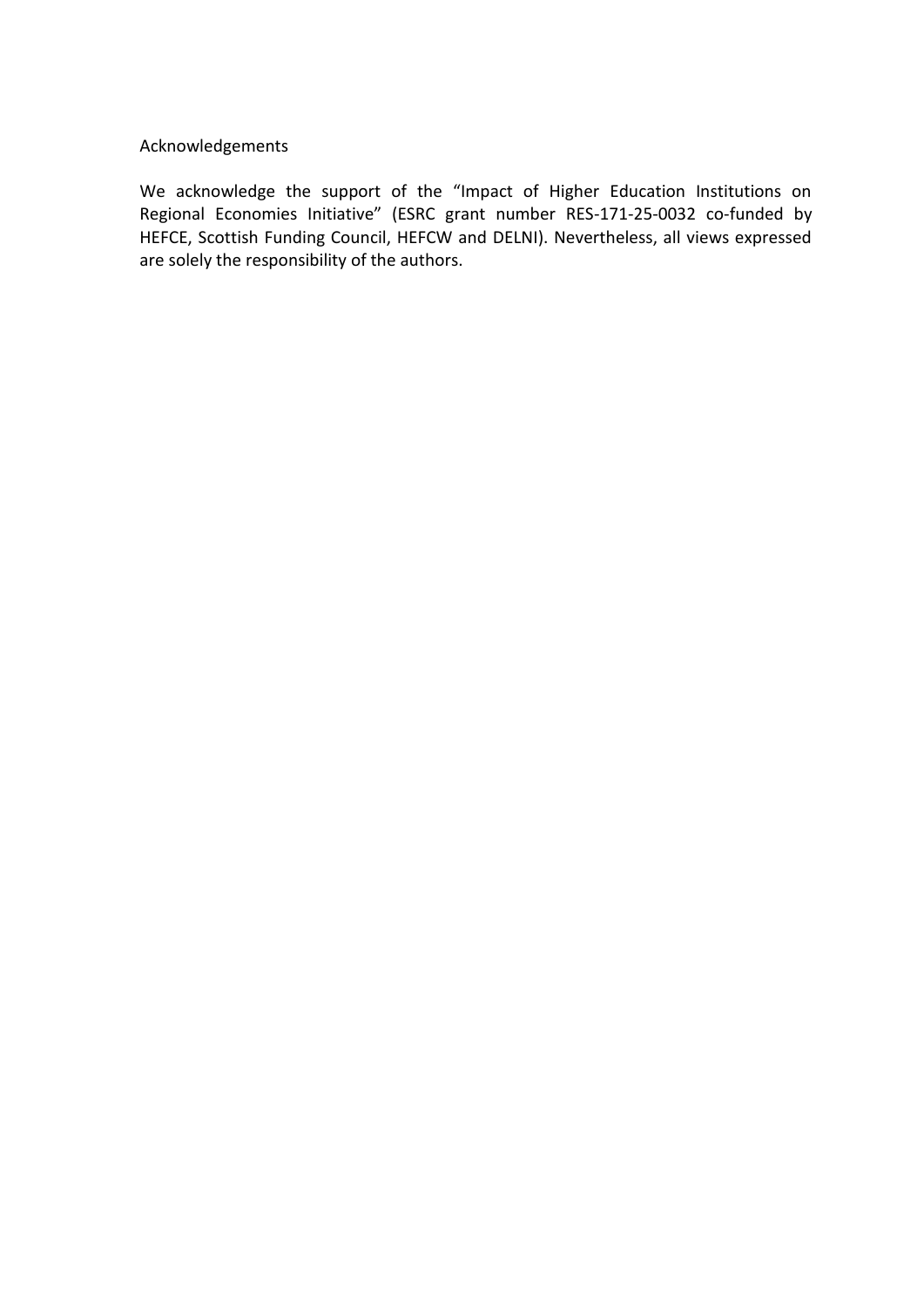#### Tables

Table 1: Summary of major studies of creative occupations in different sectors of the creative economy

| Sector                    | Literature                                                      |
|---------------------------|-----------------------------------------------------------------|
| <b>Fashion Design</b>     | (MCROBBIE, 2002)                                                |
| Design                    | (REIMER et al., 2008; SUNLEY et al., 2010; VINODRAI, 2006)      |
| <b>Music</b>              | (HRACS, 2009; JUUTI and LITTLETON, forthcoming; LORENZEN and    |
|                           | FREDERIKSEN, 2005)                                              |
| Film & Television         | (BLAIR, 2001; BLAIR et al., 2001; HESMONDHALGH and BAKER, 2008) |
| Theatre / Performing Arts | (EIKHOF and HAUNSCHILD, 2006; FREAKLEY and NEELANDS, 2003)      |
| Fine Art                  | (BAINES and WHEELOCK, 2003; NESTA, 2008a; OAKLEY, 2009;         |
|                           | TAYLOR and LITTLETON, 2008)                                     |
| Advertising / Publishing  | (CREWE, 1996; EKINSMYTH, 2002; NIXON and CREWE, 2004)           |
| New media                 | (GILL, 2002; NEFF, 2004)                                        |
| Architecture              | (KLOOSTERMAN, 2010)                                             |
| <b>Craft Makers</b>       | (MCAULEY and FILLIS, 2005)                                      |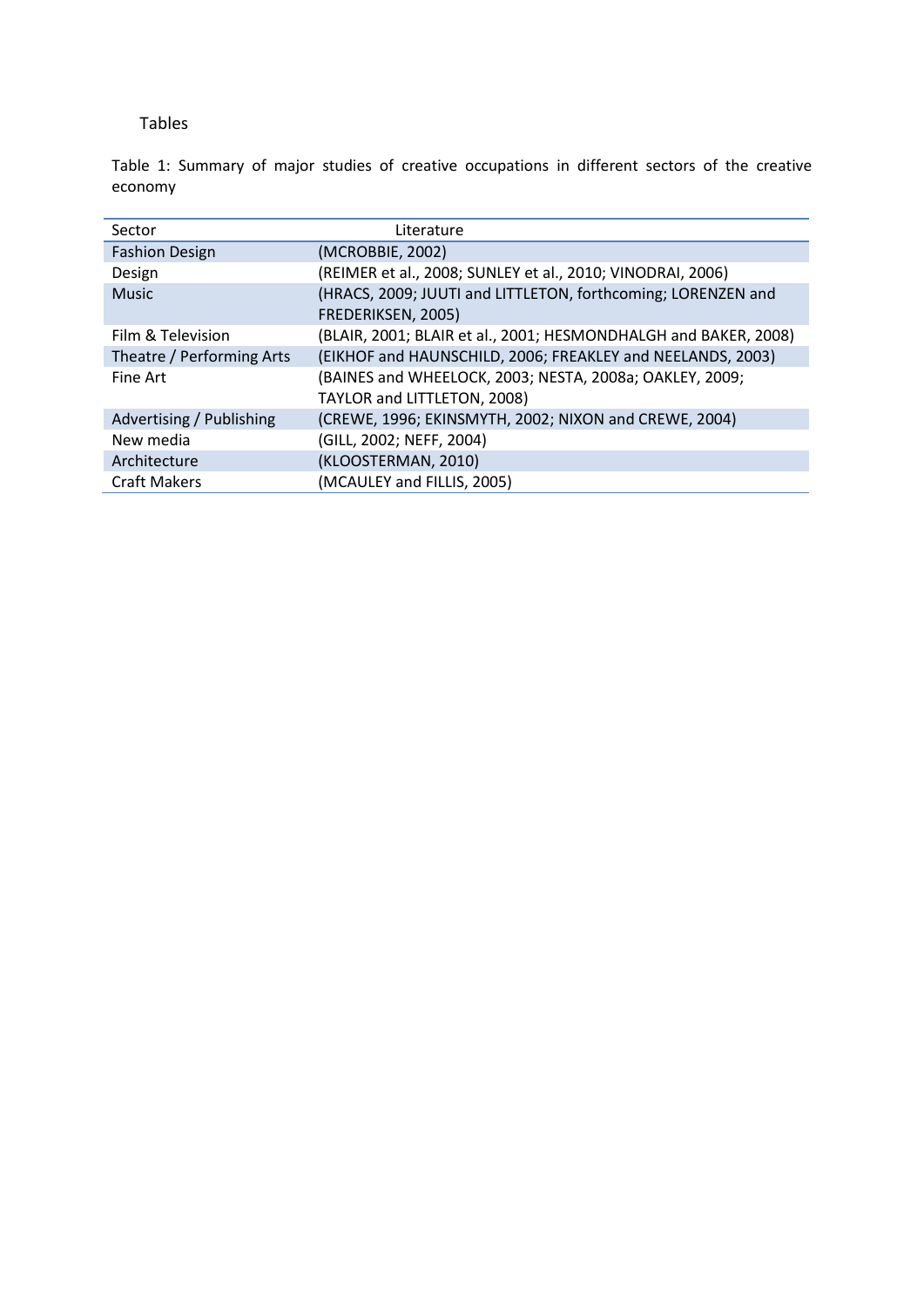Table 2: Bohemian students by region of study and HEI Type

|                           | <b>Total Graduates</b> | % Bohemian<br>Graduates |                             |                  |                  | % Non-Bohemian<br>Graduates |
|---------------------------|------------------------|-------------------------|-----------------------------|------------------|------------------|-----------------------------|
|                           |                        |                         | % Creative arts &<br>design | % Creative media | % Other creative |                             |
| Region<br>a)              |                        |                         |                             |                  |                  |                             |
| Greater London            | 70,187                 | 22.13                   | 22.89                       | 20.28            | 22.43            | 14.93                       |
| South East                | 61,633                 | 13.41                   | 13.13                       | 14.20            | 13.15            | 14.00                       |
| North West                | 47,205                 | 9.87                    | 11.05                       | 8.82             | 6.93             | 10.79                       |
| South West                | 30,996                 | 9.2                     | 9.26                        | 9.57             | 8.25             | 6.68                        |
| <b>East Midlands</b>      | 35,352                 | 9.16                    | 9.39                        | 9.87             | 6.87             | 7.82                        |
| Yorkshire & the<br>Humber | 40,358                 | 9.03                    | 7.07                        | 10.19            | 14.95            | 9.13                        |
| Scotland                  | 42,524                 | 6.82                    | 5.32                        | 7.26             | 12.24            | 10.02                       |
| <b>West Midlands</b>      | 35,018                 | 6.45                    | 7.02                        | 6.42             | 4.13             | 8.13                        |
| Wales                     | 26,345                 | 5.85                    | 5.81                        | 6.22             | 5.35             | 5.97                        |
| East of England           | 21,551                 | 3.39                    | 3.60                        | 3.51             | 2.31             | 4.70                        |
| North East                | 20,058                 | 3.35                    | 4.56                        | 1.72             | 1.33             | 5.10                        |
| Northern Ireland          | 11,291                 | 1.34                    | 0.89                        | 1.95             | 2.06             | 2.73                        |
| b) HEI Type               |                        |                         |                             |                  |                  |                             |
| <b>Russell Group</b>      | 98,783                 | 8.92                    | 7.13                        | 8.88             | 16.36            | 24.30                       |
| Other 'Old'               | 114,700                | 14.00                   | 13.12                       | 16.47            | 13.12            | 27.68                       |
| <b>New</b>                | 183,807                | 55.29                   | 53.57                       | 55.99            | 61.14            | 39.50                       |
| Colleges                  | 45,228                 | 21.79                   | 26.19                       | 18.66            | 9.38             | 8.51                        |

Source: Our elaborations on HESA data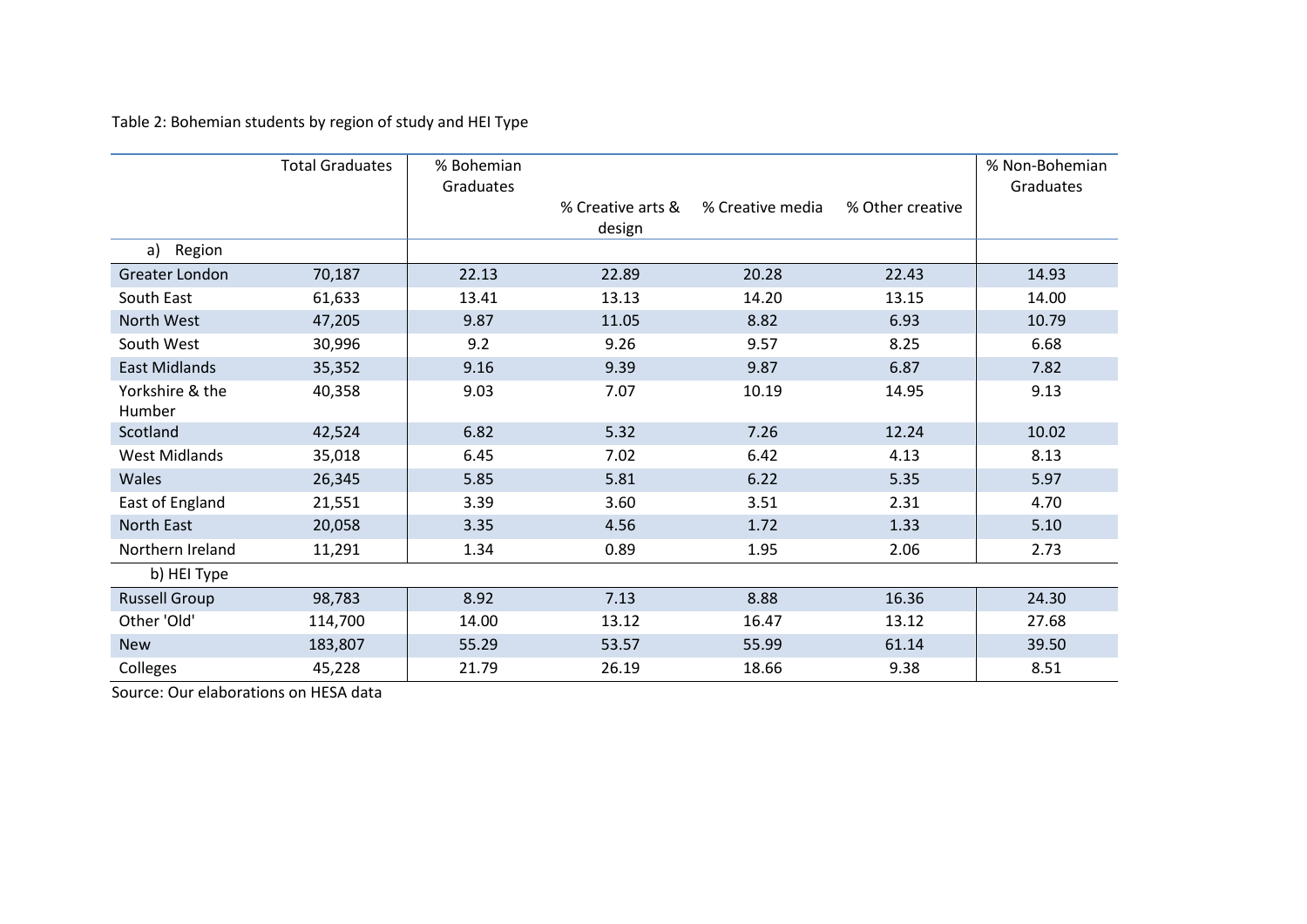Table 3: Work patterns for Bohemian and Non-bohemian graduates

| Destination                     | Non-<br>bohemians<br>$(\%)$ | <b>Bohemians</b><br>graduates<br>$(\%)$ | Creative<br>arts &<br>design<br>$(\%)$ | Creative<br>media<br>(%) | Other<br>creative<br>$(\%)$ |
|---------------------------------|-----------------------------|-----------------------------------------|----------------------------------------|--------------------------|-----------------------------|
| Full-time paid work             | 57.39                       | 53.77                                   | 51.37                                  | 59.01                    | 55.00                       |
| Part-time paid work             | 7.19                        | 10.53                                   | 11.56                                  | 10.28                    | 6.29                        |
| Voluntary/Unpaid work           | 0.67                        | 0.96                                    | 1.07                                   | 0.93                     | 0.56                        |
| Work and Study                  | 10.37                       | 7.70                                    | 7.67                                   | 6.01                     | 11.13                       |
| Further study only              | 12.51                       | 11.18                                   | 12.24                                  | 7.79                     | 12.91                       |
| Assumed to be unemployed        | 4.72                        | 7.63                                    | 7.75                                   | 7.75                     | 6.83                        |
| Not available for<br>employment | 4.06                        | 4.07                                    | 3.93                                   | 4.57                     | 3.76                        |
| Other                           | 0.97                        | 1.61                                    | 1.74                                   | 1.48                     | 1.29                        |
| <b>Explicit refusal</b>         | 2.12                        | 2.55                                    | 2.68                                   | 2.18                     | 2.71                        |
|                                 |                             |                                         |                                        |                          |                             |
| No of obs.                      | 271,917                     | 41,883                                  | 25,491                                 | 10,830                   | 5,562                       |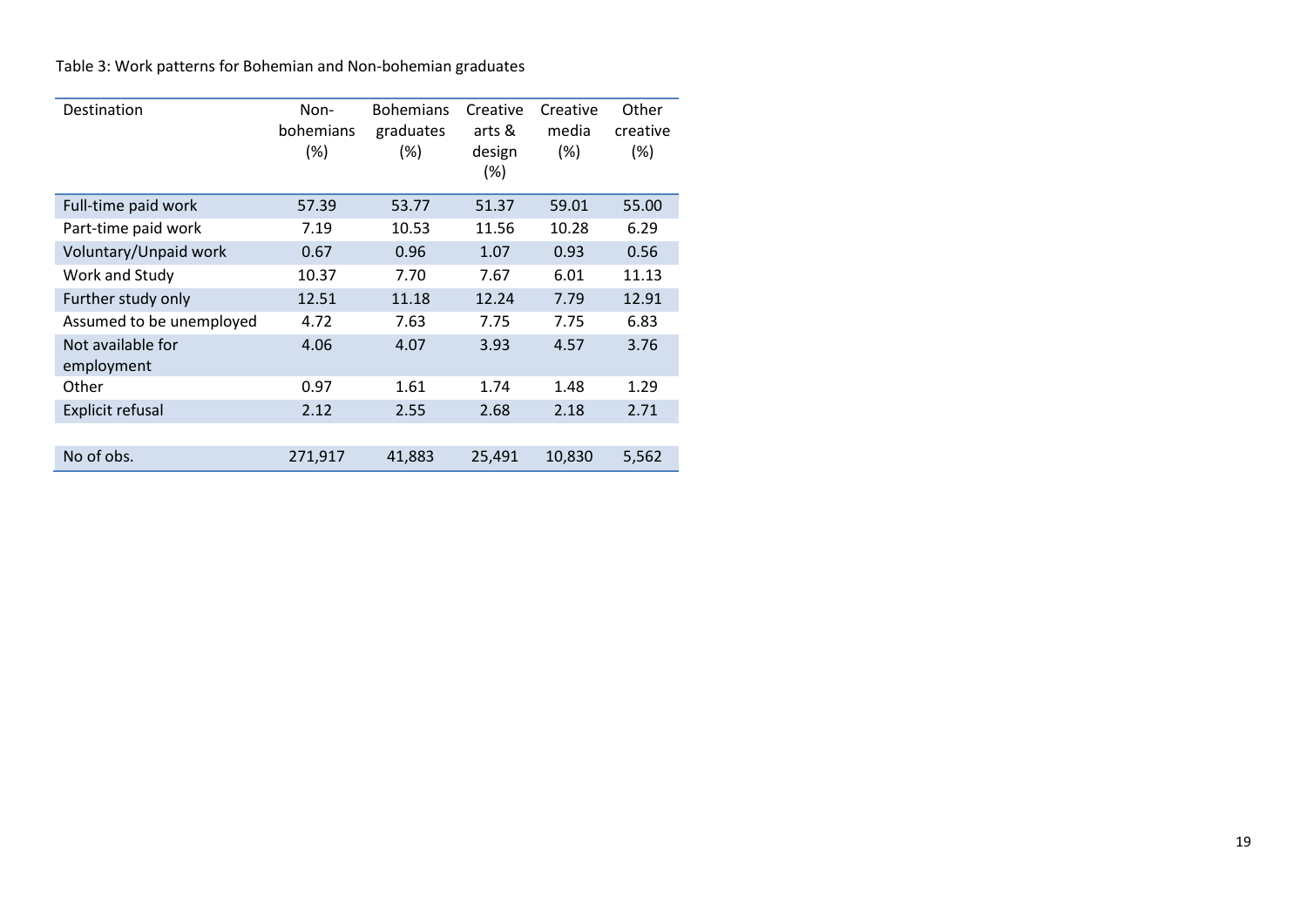Table 4: Mean (and Median) salaries by subject studied and occupation

| Subject                | Mean (median) Salary    |                      |            |  |  |  |  |  |
|------------------------|-------------------------|----------------------|------------|--|--|--|--|--|
|                        | Non creative occupation | Creative occupations | All (rows) |  |  |  |  |  |
| $Non-bohemians$        | 20,963                  | 21,413               | 20,995     |  |  |  |  |  |
|                        | (19,000)                | (19,000)             | (19,000)   |  |  |  |  |  |
| <b>Bohemians</b>       | 15,782                  | 16,938               | 16,210     |  |  |  |  |  |
|                        | (15,000)                | (16,000)             | (15,000)   |  |  |  |  |  |
| Creative arts & design | 15,460                  | 15,698               | 15,530     |  |  |  |  |  |
|                        | (15,000)                | (15,000)             | (15,000)   |  |  |  |  |  |
| Creative media         | 15,790                  | 16,738               | 16,166     |  |  |  |  |  |
|                        | (14,000)                | (16,000)             | (15,000)   |  |  |  |  |  |
| Other creative         | 17,899                  | 19,493               | 18,856     |  |  |  |  |  |
|                        | (16,000)                | (18,000)             | (18,000)   |  |  |  |  |  |
| Total                  | 20,581                  | 19,734               | 20,493     |  |  |  |  |  |
|                        | (19,000)                | (18,000)             | (19,000)   |  |  |  |  |  |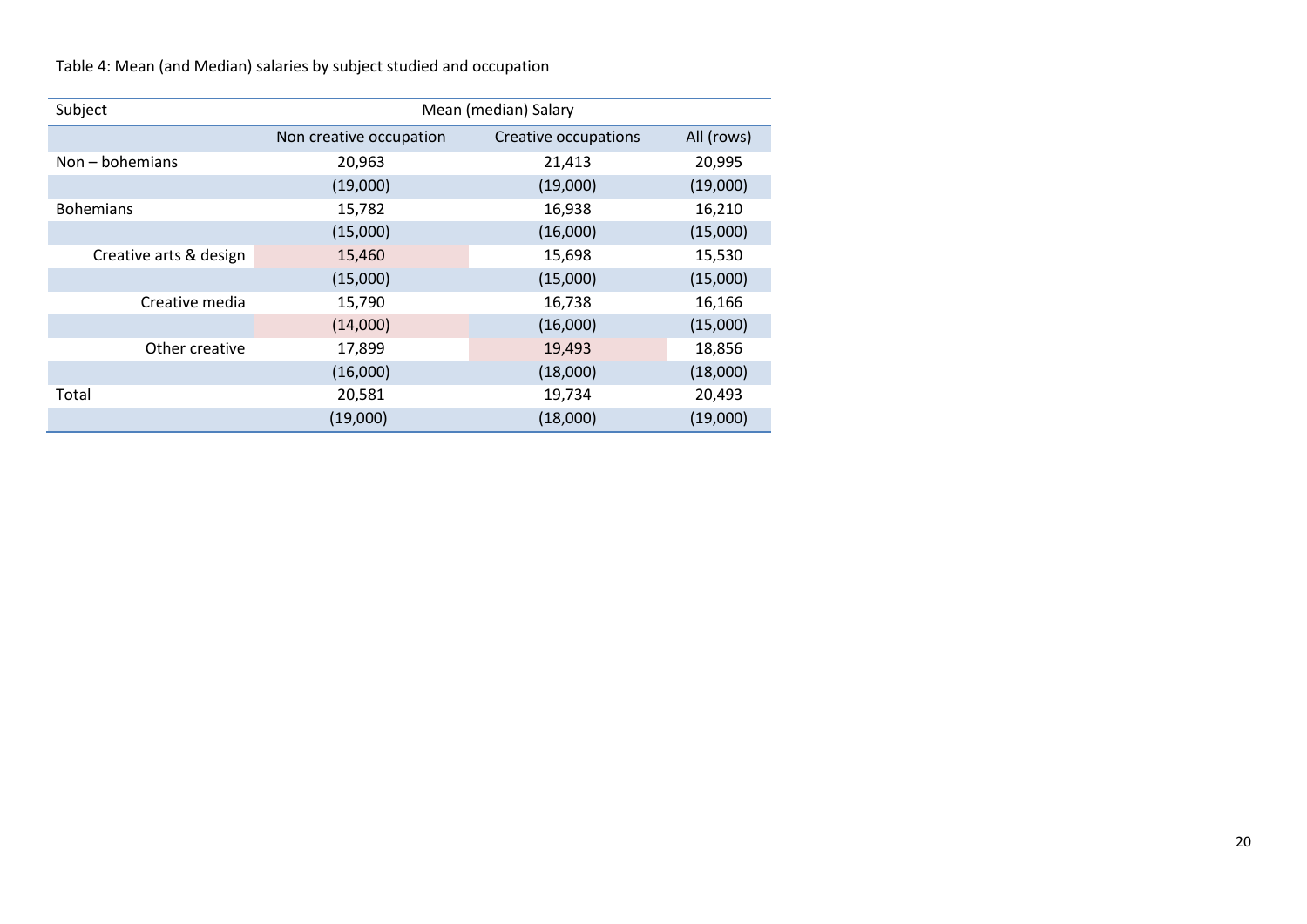|                                           |            | Non-bohemians |            | <b>Bohemians</b> |            |            | Creative jobs |            |            |
|-------------------------------------------|------------|---------------|------------|------------------|------------|------------|---------------|------------|------------|
| Dep.: mode                                | Part time  | Freelance/    | Unpaid/    | Part time        | Freelance/ | Unpaid/    | Part time     | Freelance/ | Unpaid/    |
| of work                                   |            | self empl.    | voluntary  |                  | self empl. | voluntary  |               | self empl. | voluntary  |
| <b>Personal Characteristics</b>           |            |               |            |                  |            |            |               |            |            |
| Female                                    | $1.259***$ | $0.398***$    | $1.256***$ | $1.129***$       | $0.691***$ | $1.315**$  | 1.072         | $0.667***$ | $1.431***$ |
|                                           | [12.7]     | $[-20.0]$     | [4.30]     | [3.35]           | $[-7.73]$  | [2.55]     | [1.18]        | $[-8.38]$  | [3.45]     |
| Age on graduation (ref: 21 and under)     |            |               |            |                  |            |            |               |            |            |
| 22-24                                     | $0.710***$ | $1.145*$      | $0.800***$ | 1.001            | $1.662***$ | 1.242      | $0.813***$    | $1.239***$ | 1.026      |
|                                           | $[-14.8]$  | [1.91]        | $[-3.47]$  | [0.021]          | [6.42]     | [1.51]     | $[-2.73]$     | [2.82]     | [0.19]     |
| $25+$                                     | $0.943**$  | $2.441***$    | 0.886      | $1.349***$       | $4.116***$ | 1.203      | $1.303***$    | 2.999 ***  | 1.005      |
|                                           | $[-2.15]$  | [11.7]        | $[-1.45]$  | [4.94]           | [16.2]     | [0.96]     | [2.67]        | [12.6]     | [0.024]    |
| Disabled                                  | $1.183***$ | $1.561***$    | $1.720***$ | $1.284***$       | $1.536***$ | $1.825***$ | $1.290***$    | $1.391***$ | $1.575***$ |
|                                           | [4.83]     | [6.00]        | [6.32]     | [4.60]           | [6.40]     | [4.31]     | [2.72]        | [4.55]     | [2.99]     |
| Ethnicity (ref: white)                    |            |               |            |                  |            |            |               |            |            |
| <b>Black</b>                              | 1.888***   | 0.838         | $2.186***$ | 2.488***         | 1.241      | $2.069***$ | $2.932***$    | 1.958***   | $1.750**$  |
|                                           | [13.3]     | $[-1.28]$     | [6.20]     | [9.45]           | [1.44]     | [3.09]     | [6.79]        | [4.45]     | [1.99]     |
| Asian                                     | $1.598***$ | 1.062         | $1.711***$ | $1.699***$       | 0.933      | $1.650**$  | $1.499***$    | 1.012      | 1.297      |
|                                           | [16.0]     | [0.74]        | [6.76]     | [6.72]           | $[-0.53]$  | [2.38]     | [3.67]        | [0.10]     | [1.40]     |
| Mixed                                     | 1.106      | 1.102         | $1.502**$  | 0.997            | $1.441*$   | 1.845*     | 1.314         | 1.199      | 1.154      |
|                                           | [1.08]     | [0.44]        | [1.97]     | $[-0.017]$       | [1.89]     | [1.76]     | [1.12]        | [0.84]     | [0.37]     |
| Other                                     | $1.767***$ | 1.139         | 2.586***   | $2.127***$       | 1.244      | 1.152      | $2.669***$    | $1.637*$   | 1.692      |
|                                           | [5.89]     | [0.53]        | [4.40]     | [3.80]           | [0.79]     | [0.24]     | [3.72]        | [1.82]     | [1.12]     |
| Degree Classification (ref: Upper second) |            |               |            |                  |            |            |               |            |            |
| First                                     | $0.939**$  | 1.079         | 1.082      | 1.084            | $1.607***$ | 1.202      | $0.860*$      | $1.187***$ | 0.893      |
|                                           | $[-1.98]$  | [1.06]        | [1.01]     | [1.35]           | [7.07]     | [1.11]     | $[-1.66]$     | [2.60]     | $[-0.75]$  |
| Lower second                              | $1.094***$ | 0.973         | $0.901*$   | 0.967            | $0.670***$ | 0.9        | $1.145**$     | $0.902*$   | 1.036      |
|                                           | [4.43]     | $[-0.52]$     | $[-1.73]$  | $[-0.85]$        | $[-6.85]$  | $[-0.87]$  | [2.03]        | $[-1.71]$  | [0.29]     |
| Third/pass                                | $1.201***$ | $1.272***$    | $0.731**$  | $1.170**$        | $0.579***$ | 1.212      | $1.335**$     | 0.866      | 1.279      |
|                                           | [4.98]     | [2.83]        | $[-2.37]$  | [1.96]           | $[-4.07]$  | [0.83]     | [2.11]        | $[-1.07]$  | [0.94]     |
| Other degree<br>class                     | $0.565***$ | $0.621***$    | $0.239***$ | $0.759**$        | 0.984      | 0.728      | $0.638**$     | 1.032      | $0.203**$  |
|                                           | $[-15.1]$  | $[-4.72]$     | $[-8.63]$  | $[-2.37]$        | $[-0.11]$  | $[-0.77]$  | $[-2.33]$     | [0.23]     | $[-2.17]$  |
| Institution Type (ref: New University)    |            |               |            |                  |            |            |               |            |            |

Table 5: Multinomial logit model of 'mode of work' for Non-bohemians, Bohemians and graduates in creative jobs (ref. category: full-time)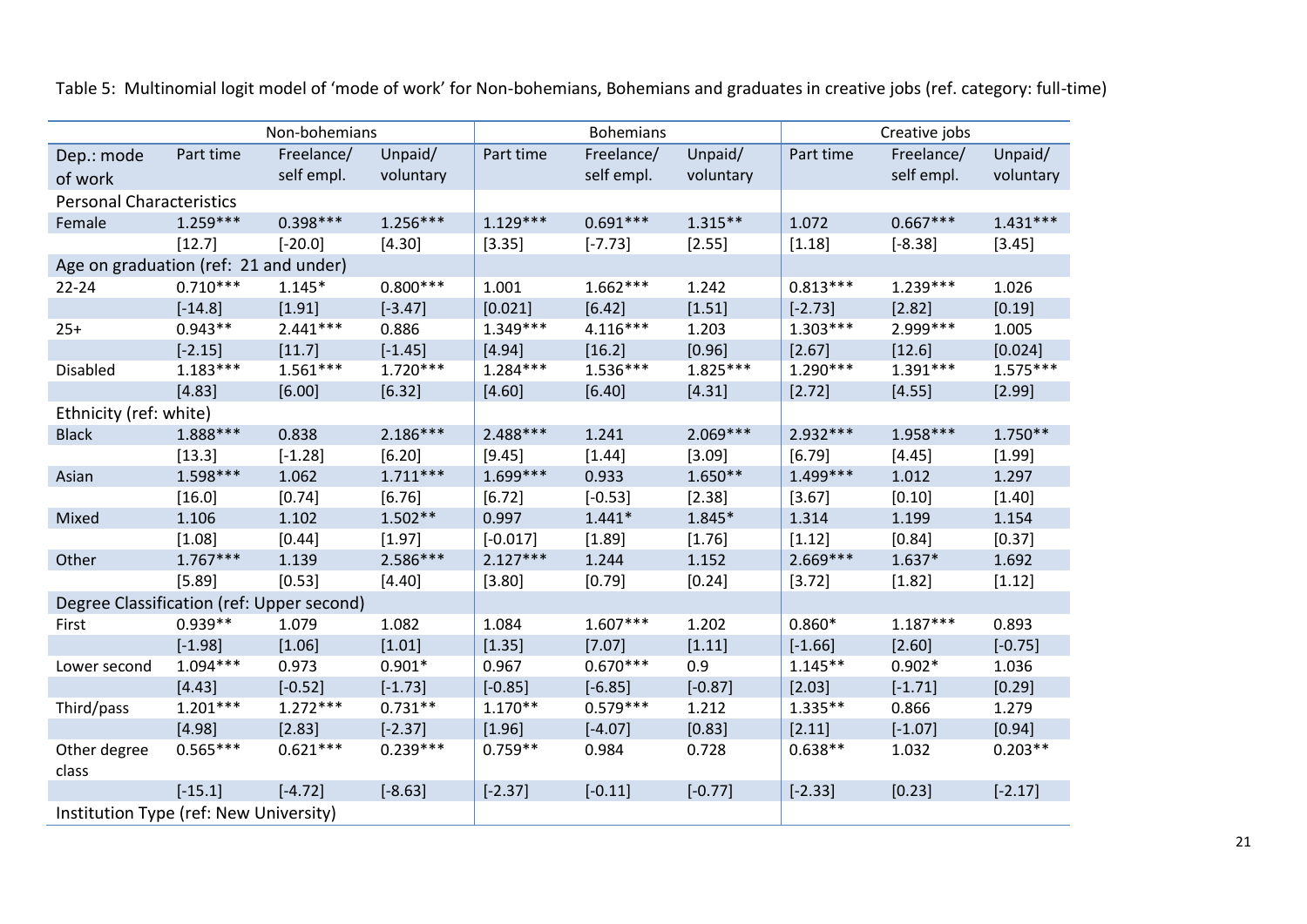| Russell group                              | $0.762***$ | $0.784***$ | $2.213***$ | $0.776***$ | $0.714***$ | 1.166      | $1.453***$ | $1.177**$  | $2.473***$ |
|--------------------------------------------|------------|------------|------------|------------|------------|------------|------------|------------|------------|
|                                            | $[-11.0]$  | $[-3.87]$  | [11.7]     | $[-3.44]$  | $[-3.03]$  | [0.77]     | [4.37]     | [2.04]     | [6.53]     |
| Other old                                  | $0.935***$ | $0.852***$ | $1.828***$ | 1.022      | 1.035      | $1.499***$ | $1.396***$ | 1.062      | 1.992 ***  |
|                                            | $[-2.96]$  | $[-2.69]$  | [8.71]     | [0.39]     | [0.44]     | [2.70]     | [4.24]     | [0.86]     | [4.96]     |
| <b>HE/FE Colleges</b>                      | $1.207***$ | $1.323***$ | 1.039      | $1.138***$ | $1.571***$ | 1.223      | $1.390***$ | $1.610***$ | 1.339*     |
|                                            | [6.25]     | [3.79]     | [0.33]     | [2.89]     | [8.15]     | [1.55]     | [3.75]     | [7.47]     | [1.80]     |
| Creative Graduate Type (ref: Non-creative) |            |            |            |            |            |            |            |            |            |
| Creative art &<br>design                   |            |            |            |            |            |            | $2.572***$ | $6.548***$ | $2.657***$ |
|                                            |            |            |            |            |            |            | [13.2]     | [31.6]     | [7.98]     |
| Creative<br>media                          |            |            |            |            |            |            | $1.474***$ | $2.320***$ | $1.927***$ |
|                                            |            |            |            |            |            |            | [3.98]     | [10.1]     | [4.18]     |
| Other creative                             |            |            |            |            |            |            | $0.693***$ | 0.943      | 0.653      |
|                                            |            |            |            |            |            |            | $[-2.76]$  | $[-0.53]$  | $[-1.57]$  |
| Region of Job (ref: South East)            |            |            |            |            |            |            |            |            |            |
| North East                                 | $1.464***$ | $0.630***$ | $0.330***$ | $1.918***$ | 0.895      | 0.527      | $2.136***$ | 0.841      | 0.469      |
|                                            | [8.24]     | $[-3.30]$  | $[-5.83]$  | [6.37]     | $[-0.69]$  | $[-1.50]$  | [4.78]     | $[-1.07]$  | $[-1.63]$  |
| North West                                 | $1.256***$ | $0.724***$ | $0.344***$ | $1.143*$   | $0.707***$ | $0.582**$  | $1.429***$ | $0.728***$ | $0.495***$ |
|                                            | [6.68]     | $[-3.62]$  | $[-9.57]$  | [1.90]     | $[-3.59]$  | $[-2.50]$  | [3.10]     | $[-3.16]$  | $[-2.76]$  |
| Yorkshire &<br>Humberside                  | $1.179***$ | $0.808**$  | $0.383***$ | $1.196**$  | $0.574***$ | $0.498***$ | $1.331**$  | $0.800*$   | $0.504**$  |
|                                            | [4.33]     | $[-2.24]$  | $[-8.10]$  | [2.32]     | $[-4.72]$  | $[-2.65]$  | [2.17]     | $[-1.96]$  | $[-2.33]$  |
| <b>East Midlands</b>                       | 1.018      | $0.821*$   | $0.399***$ | 0.993      | $0.473***$ | $0.215***$ | 1.096      | $0.635***$ | $0.326***$ |
|                                            | [0.41]     | $[-1.90]$  | $[-6.83]$  | $[-0.084]$ | $[-5.59]$  | $[-3.89]$  | [0.60]     | $[-3.50]$  | $[-2.81]$  |
| West<br>Midlands                           | $1.164***$ | $0.747***$ | $0.451***$ | $1.460***$ | $0.729***$ | $0.389***$ | $1.409***$ | $0.812*$   | $0.356***$ |
|                                            | [3.99]     | $[-2.95]$  | $[-6.97]$  | [5.02]     | $[-2.85]$  | $[-3.12]$  | [2.59]     | $[-1.83]$  | $[-2.92]$  |
| East                                       | 1.01       | 0.933      | $0.333***$ | $1.152*$   | $0.722***$ | $0.424***$ | 1.223      | $0.768**$  | $0.584*$   |
|                                            | [0.23]     | $[-0.71]$  | $[-7.93]$  | [1.71]     | $[-2.85]$  | $[-2.87]$  | [1.47]     | $[-2.30]$  | $[-1.95]$  |
| Greater<br>London                          | $0.912***$ | 1.054      | $0.697***$ | $0.859***$ | 0.974      | $1.272*$   | $0.861*$   | $0.680***$ | $1.354**$  |
|                                            | $[-2.88]$  | [0.74]     | $[-5.12]$  | $[-2.61]$  | $[-0.39]$  | [1.77]     | $[-1.67]$  | $[-5.72]$  | [2.38]     |
| South West                                 | 1.057      | 0.901      | $0.402***$ | 0.953      | $0.685***$ | $0.467***$ | 0.991      | $0.781**$  | $0.331***$ |
|                                            | [1.34]     | $[-1.09]$  | $[-7.10]$  | $[-0.62]$  | $[-3.92]$  | $[-3.00]$  | $[-0.062]$ | $[-2.41]$  | $[-3.28]$  |
| Wales                                      | $1.421***$ | 0.827      | $0.459***$ | $1.745***$ | 0.91       | $0.403**$  | $2.285***$ | 1.203      | 0.592      |

22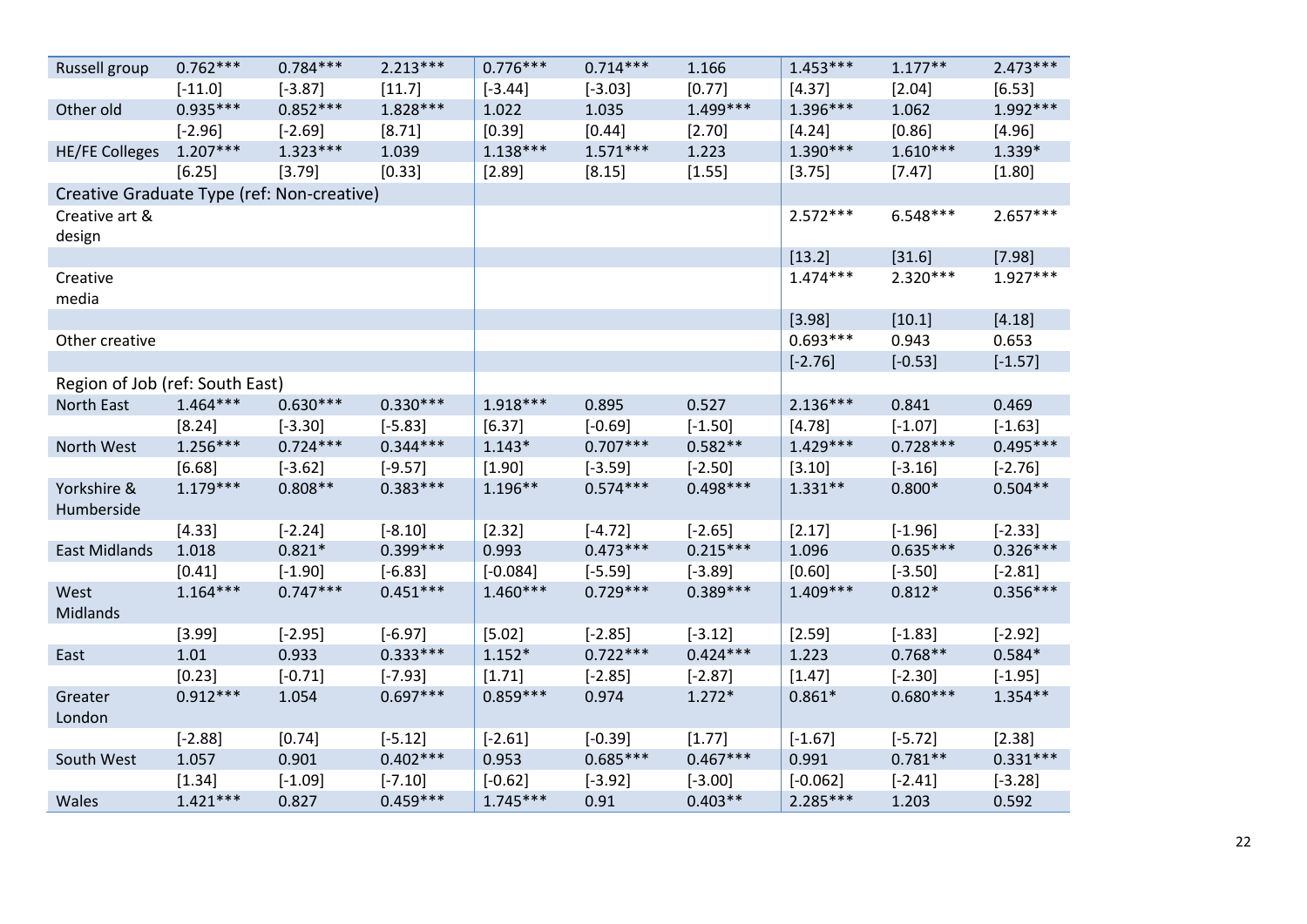|                                                                       | [8.02]     | $[-1.62]$  | $[-5.53]$  | [6.40]     | $[-0.77]$  | $[-2.45]$  | [5.69]     | [1.39]     | $[-1.40]$  |
|-----------------------------------------------------------------------|------------|------------|------------|------------|------------|------------|------------|------------|------------|
| Scotland                                                              | $1.628***$ | $0.732***$ | $0.379***$ | $1.679***$ | 0.999      | $0.510**$  | $1.831***$ | 1.026      | 0.634      |
|                                                                       | [13.3]     | $[-3.05]$  | $[-7.63]$  | [6.23]     | $[-0.010]$ | $[-2.14]$  | [4.70]     | [0.23]     | $[-1.53]$  |
| <b>Northern</b><br>Ireland                                            | $1.673***$ | $0.754*$   | $0.324***$ | $1.634***$ | $0.427***$ | $0.287**$  | 0.952      | $0.461***$ | $0.177**$  |
|                                                                       | [9.88]     | $[-1.79]$  | $[-5.92]$  | [3.77]     | $[-3.22]$  | $[-2.09]$  | $[-0.21]$  | $[-3.27]$  | $[-2.38]$  |
| Constant                                                              | $0.147***$ | $0.029***$ | $0.019***$ | $0.196***$ | $0.099***$ | $0.019***$ | $0.050***$ | $0.064***$ | $0.012***$ |
|                                                                       | $[-54.7]$  | $[-39.7]$  | $[-41.3]$  | $[-23.8]$  | $[-23.6]$  | $[-19.6]$  | $[-25.3]$  | $[-26.5]$  | $[-21.8]$  |
| No of Obs.                                                            | 116,866    | 116,866    | 116,866    | 22,288     | 22,288     | 22,288     | 18,620     | 18,620     | 18,620     |
| Pseudo r-                                                             | 0.03       |            |            | 0.04       |            |            | 0.09       |            |            |
| squared                                                               |            |            |            |            |            |            |            |            |            |
| Robust z statistics in brackets*** $p<0.01$ , ** $p<0.05$ , * $p<0.1$ |            |            |            |            |            |            |            |            |            |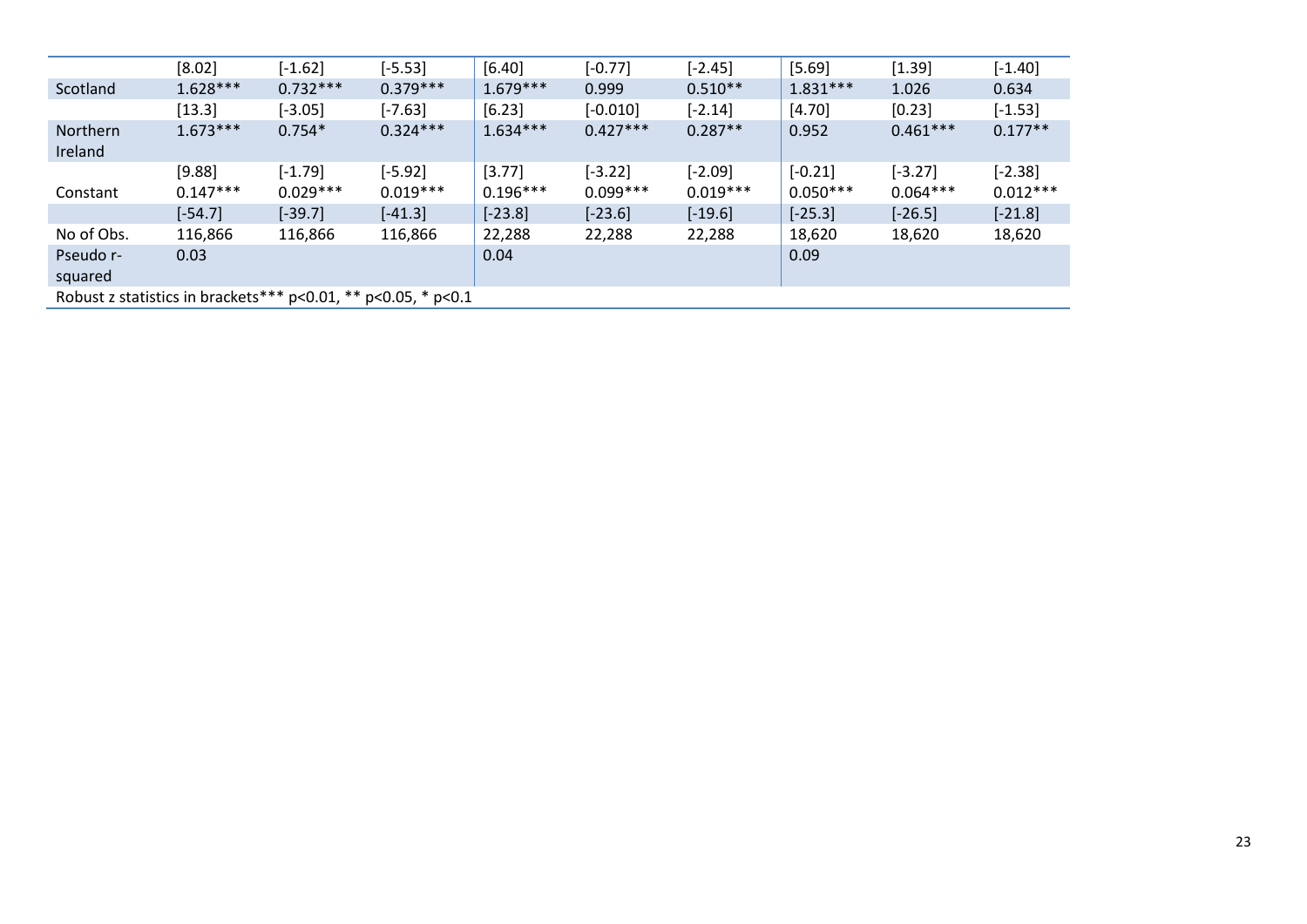Table 6: Mincerian earning equations (Dependent Variable: LnSalary)

|                                           | All         | Non-bohemians | Creative arts & design | Creative media | Other       |
|-------------------------------------------|-------------|---------------|------------------------|----------------|-------------|
|                                           |             |               |                        |                | creativet   |
| <b>Personal Characteristics</b>           |             |               |                        |                |             |
| Female                                    | $-0.044***$ | $-0.046***$   | $-0.054***$            | 0.012          | $-0.082***$ |
|                                           | $[-16.1]$   | $[-16.0]$     | $[-4.33]$              | [0.92]         | $[-4.23]$   |
| Age on graduation (ref: 21 and under)     |             |               |                        |                |             |
| $22 - 24$                                 | $0.062***$  | $0.064***$    | 0.016                  | $0.024*$       | $0.122***$  |
|                                           | [18.5]      | [17.9]        | [1.15]                 | [1.89]         | [4.93]      |
| $25+$                                     | $0.223***$  | $0.231***$    | $0.102***$             | $0.148***$     | $0.202***$  |
|                                           | [49.6]      | [48.9]        | [4.34]                 | [6.48]         | [6.30]      |
| <b>Disabled</b>                           | $-0.026***$ | $-0.032***$   | 0.005                  | 0.016          | $-0.009$    |
|                                           | $[-4.90]$   | $[-5.85]$     | [0.27]                 | [0.58]         | $[-0.31]$   |
| Ethnicity (ref: white)                    |             |               |                        |                |             |
| <b>Black</b>                              | $-0.016*$   | $-0.026***$   | $0.105**$              | 0.024          | 0.019       |
|                                           | $[-1.88]$   | $[-2.96]$     | [2.31]                 | [0.85]         | [0.24]      |
| Asian                                     | $-0.009$    | $-0.012**$    | 0.016                  | $0.065*$       | 0.008       |
|                                           | $[-1.60]$   | $[-2.18]$     | [0.41]                 | [1.94]         | [0.30]      |
| Mixed                                     | $-0.020*$   | $-0.021$      | $-0.028$               | 0.03           | $-0.078$    |
|                                           | $[-1.67]$   | $[-1.59]$     | $[-0.61]$              | [0.69]         | $[-1.38]$   |
| Other                                     | $-0.002$    | 0.01          | $-0.152$               | $-0.151*$      | 0.098       |
|                                           | $[-0.13]$   | [0.58]        | $[-1.49]$              | $[-1.82]$      | [0.62]      |
| Degree Classification (ref: Upper second) |             |               |                        |                |             |
| First                                     | $0.018***$  | $0.019***$    | $-0.023$               | $0.044*$       | $0.058**$   |
|                                           | [4.20]      | [4.42]        | $[-1.13]$              | [1.78]         | [2.32]      |
| Lower second                              | $-0.015***$ | $-0.012***$   | $-0.029**$             | $-0.018$       | $-0.049**$  |
|                                           | $[-5.10]$   | $[-4.05]$     | $[-2.22]$              | $[-1.28]$      | $[-2.43]$   |
| Third/pass                                | 0.01        | $0.014**$     | $-0.016$               | $-0.05$        | $-0.056$    |
|                                           | [1.59]      | [2.12]        | $[-0.74]$              | $[-1.37]$      | $[-1.63]$   |
| Other degree class                        | $0.183***$  | $0.193***$    | 0.059                  | $-0.063$       | 0.02        |
|                                           | [31.9]      | [33.1]        | [1.09]                 | $[-1.40]$      | [0.42]      |
| Institution Type (ref: New University)    |             |               |                        |                |             |
| Russell group                             | $0.037***$  | $0.041***$    | $-0.04$                | 0.019          | $-0.016$    |
|                                           | [10.9]      | [11.8]        | $[-1.45]$              | [0.60]         | $[-0.67]$   |
| Other old                                 | $-0.005$    | $-0.006*$     | 0.015                  | 0.019          | $0.055*$    |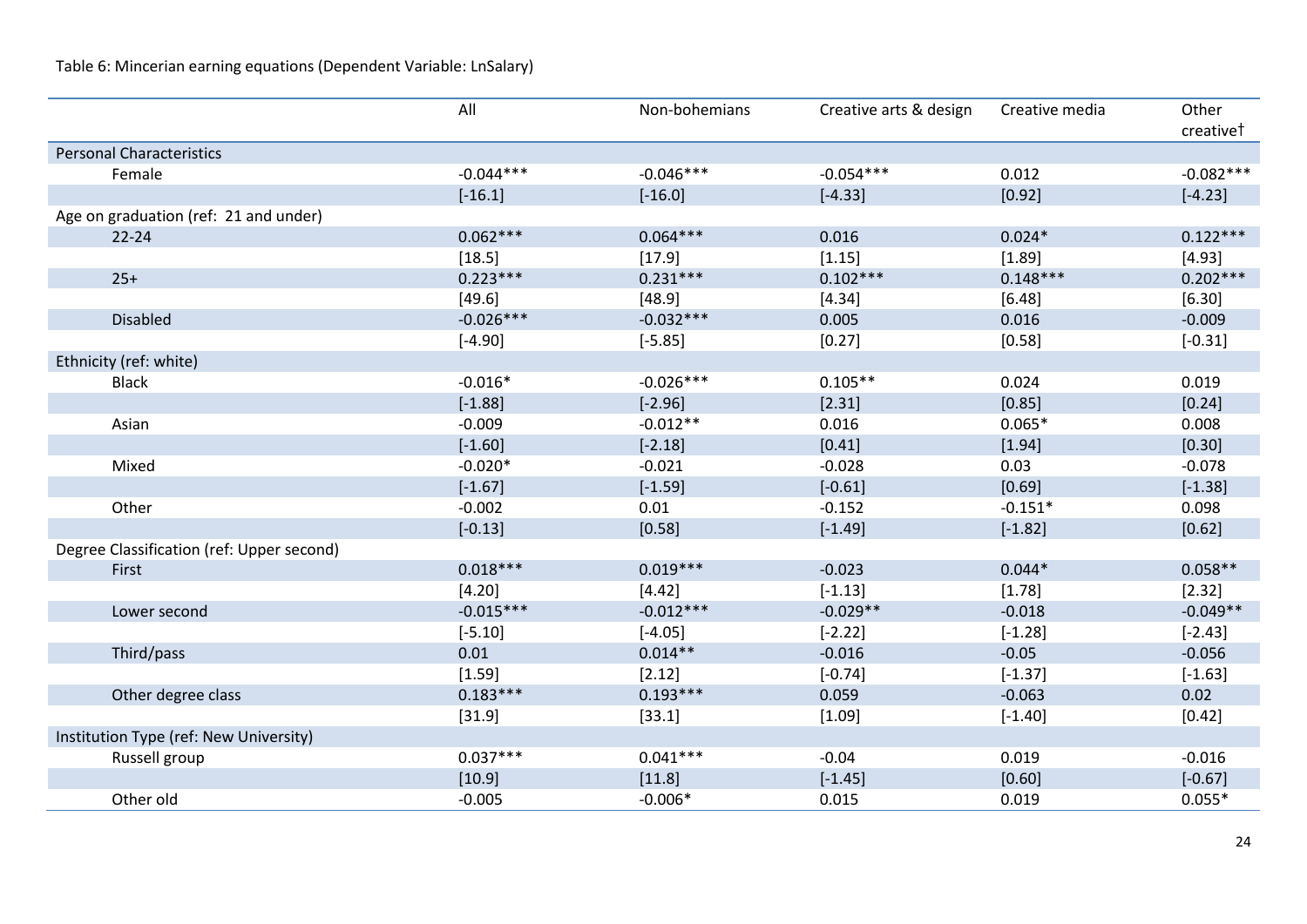|                                            | $[-1.44]$   | $[-1.67]$   | [0.87]      | [1.05]      | [1.87]      |
|--------------------------------------------|-------------|-------------|-------------|-------------|-------------|
| <b>HE/FE Colleges</b>                      | $-0.023***$ | $-0.017***$ | $-0.051***$ | $-0.024$    | 0.01        |
|                                            | $[-4.88]$   | $[-3.42]$   | $[-3.33]$   | $[-1.44]$   | [0.23]      |
| Bohemian Graduate Type (ref: Non-bohemian) |             |             |             |             |             |
| Creative arts & design                     | $-0.109***$ |             |             |             |             |
|                                            | $[-18.0]$   |             |             |             |             |
| Creative media                             | $-0.058***$ |             |             |             |             |
|                                            | $[-9.09]$   |             |             |             |             |
| Other creative                             | $-0.084***$ |             |             |             |             |
|                                            | $[-8.97]$   |             |             |             |             |
| Job Attributes                             |             |             |             |             |             |
| Creative job                               | $-0.011**$  | $-0.006$    | 0.01        | $-0.005$    | $-0.01$     |
|                                            | $[-2.55]$   | $[-1.21]$   | [0.53]      | $[-0.29]$   | $[-0.37]$   |
| Part time                                  | $-0.329***$ | $-0.314***$ | $-0.410***$ | $-0.346***$ | $-0.376***$ |
|                                            | $[-45.9]$   | $[-40.8]$   | $[-17.3]$   | $[-10.2]$   | $[-6.41]$   |
| Freelance/self employed                    | $-0.032$    | 0.018       | $-0.137***$ | $-0.094$    | 0.101       |
|                                            | $[-1.49]$   | [0.64]      | $[-3.32]$   | $[-1.38]$   | [1.02]      |
| Region of Job (ref: South East)            |             |             |             |             |             |
| North East                                 | $-0.081***$ | $-0.080***$ | $-0.092***$ | $-0.082***$ | $-0.057$    |
|                                            | $[-12.4]$   | $[-11.6]$   | $[-3.38]$   | $[-2.91]$   | $[-1.52]$   |
| North West                                 | $-0.061***$ | $-0.060***$ | $-0.055**$  | $-0.075***$ | $-0.103***$ |
|                                            | $[-12.1]$   | $[-11.2]$   | $[-2.39]$   | $[-3.31]$   | $[-3.32]$   |
| Yorkshire & Humberside                     | $-0.076***$ | $-0.072***$ | $-0.123***$ | $-0.084**$  | $-0.118***$ |
|                                            | $[-14.4]$   | $[-13.0]$   | $[-4.65]$   | $[-2.54]$   | $[-3.59]$   |
| <b>East Midlands</b>                       | $-0.062***$ | $-0.060***$ | $-0.084***$ | $-0.045*$   | $-0.032$    |
|                                            | $[-11.2]$   | $[-10.4]$   | $[-3.17]$   | $[-1.65]$   | $[-0.82]$   |
| <b>West Midlands</b>                       | $-0.066***$ | $-0.066***$ | $-0.086***$ | $-0.026$    | $-0.066*$   |
|                                            | $[-12.2]$   | $[-11.6]$   | $[-3.42]$   | $[-1.02]$   | $[-1.77]$   |
| East                                       | $-0.015***$ | $-0.016***$ | $-0.015$    | $-0.001$    | $-0.008$    |
|                                            | $[-2.69]$   | $[-2.63]$   | $[-0.62]$   | $[-0.046]$  | $[-0.19]$   |
| Greater London                             | $0.143***$  | $0.147***$  | $0.107***$  | $0.141***$  | $0.133***$  |
|                                            | [31.4]      | [30.1]      | [5.84]      | [6.75]      | [4.36]      |
| South West                                 | $-0.069***$ | $-0.065***$ | $-0.101***$ | $-0.045*$   | $-0.130***$ |
|                                            | $[-12.5]$   | $[-11.2]$   | $[-4.13]$   | $[-1.69]$   | $[-3.31]$   |
| Wales                                      | $-0.059***$ | $-0.059***$ | $-0.054*$   | $-0.050*$   | $-0.057$    |
|                                            | $[-8.81]$   | $[-8.36]$   | $[-1.92]$   | $[-1.70]$   | $[-1.12]$   |
| Scotland                                   | $-0.119***$ | $-0.121***$ | $-0.032$    | $-0.018$    | $-0.201***$ |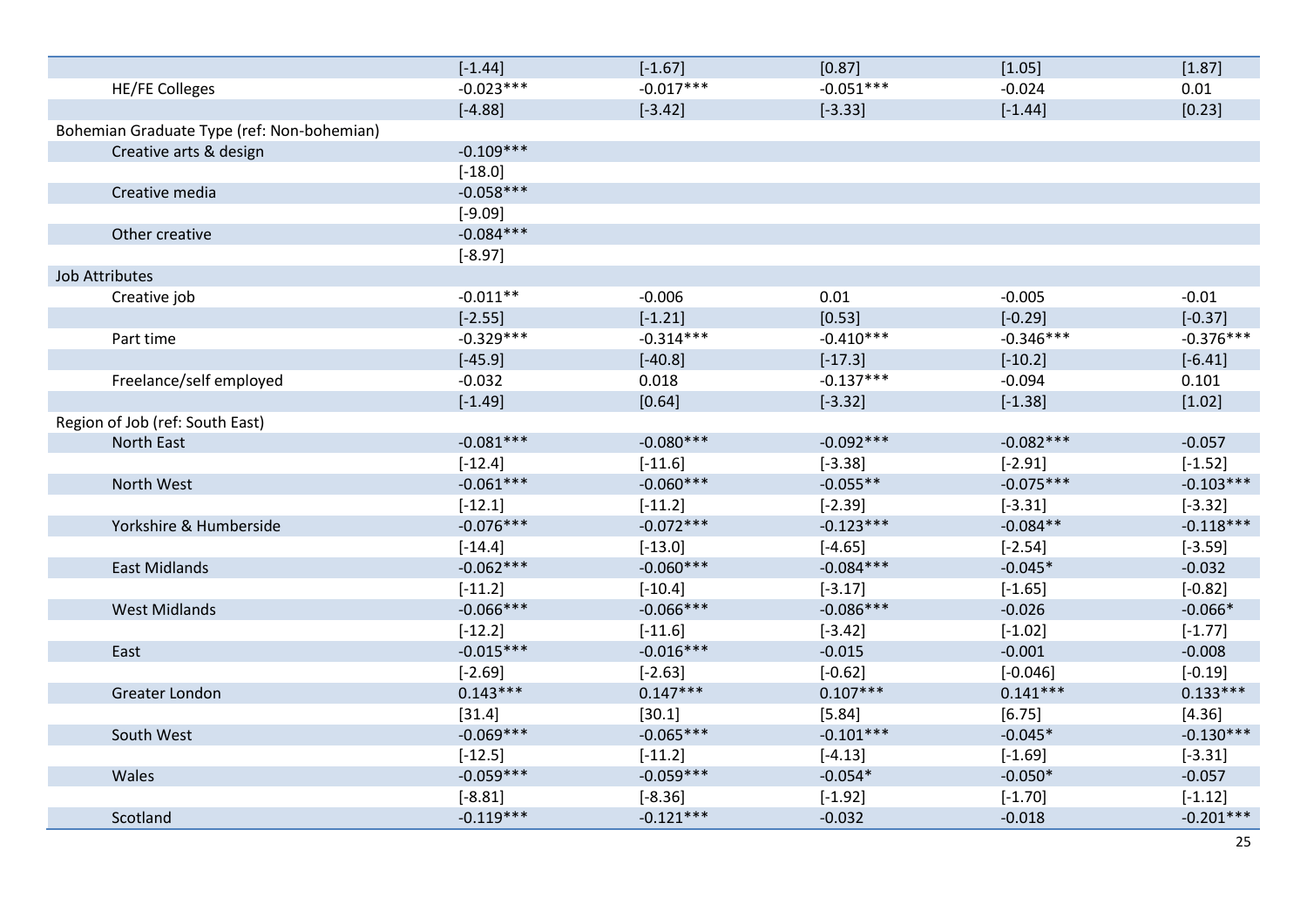|                                                                        | $[-19.6]$   | $[-19.3]$   | $[-0.91]$  | $[-0.46]$  | $[-3.79]$   |  |  |
|------------------------------------------------------------------------|-------------|-------------|------------|------------|-------------|--|--|
| Northern Ireland                                                       | $-0.140***$ | $-0.137***$ | $-0.139**$ | $-0.091*$  | $-0.273***$ |  |  |
|                                                                        | $[-15.4]$   | $[-14.5]$   | $[-2.24]$  | $[-1.90]$  | $[-5.37]$   |  |  |
|                                                                        |             |             |            |            |             |  |  |
| Constant                                                               | $9.421***$  | $9.401***$  | 9.538***   | $9.375***$ | $9.325***$  |  |  |
|                                                                        | [1222]      | [1140]      | $[322]$    | $[293]$    | $[127]$     |  |  |
| No of obs.                                                             | 61,197      | 53,455      | 4,275      | 2,322      | 1,145       |  |  |
| R-squared                                                              | 0.43        | 0.43        | 0.31       | 0.36       | 0.44        |  |  |
| Robust t statistics in brackets *** $p<0.01$ , ** $p<0.05$ , * $p<0.1$ |             |             |            |            |             |  |  |
| Also includes controls for industry (SIC) and occupational group (SOC) |             |             |            |            |             |  |  |

†A Chow test shows that there are systematic differences between the four sub groups – non-creative, plus the three creative groups (chi-squared 666.69, p<0.00) and between the three creative groups (chi-squared 219.45, p<0.00)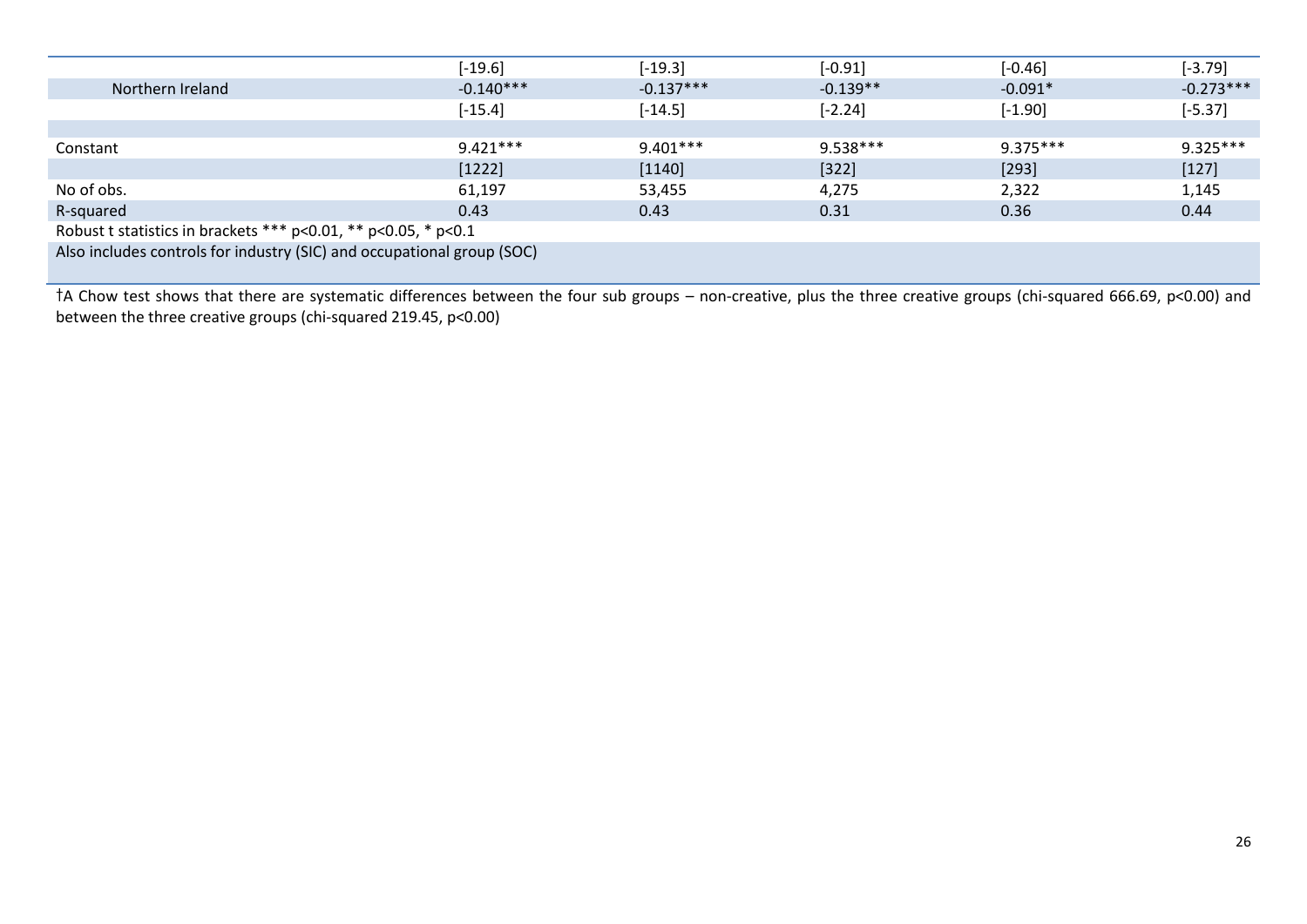# References

<span id="page-26-6"></span>ABREU M., FAGGIAN A., COMUNIAN R. and MCCANN P. (2011) "Life is short, art is long": the persistent wage gap between Bohemian and non-Bohemian graduates, *The Annals of Regional Science*, 1-17, Online First DOI: 0.1007/s00168-010-0422-4.

<span id="page-26-12"></span>ASTON J. (1999) Ambitions and Destinations: the Careers and Retrospective Views of Art and Design Graduates and Postgraduates, *International Journal of Arts and Design Education* **18**, 231- 40.

<span id="page-26-18"></span>BAINES S. and WHEELOCK J. (2003) Creative livelihoods: The economic survival of visual artists in the North of England, *Northern Economic Review* **33/34**, 118-33.

<span id="page-26-15"></span>BALL L. (2003) Future Directions for Employability Research in the Creative Industries, pp. [http://www.adm.heacademy.ac.uk/resources/resources-by-topic/employability/future-directions-for](http://www.adm.heacademy.ac.uk/resources/resources-by-topic/employability/future-directions-for-employability-research-in-the-creative-industries)[employability-research-in-the-creative-industries](http://www.adm.heacademy.ac.uk/resources/resources-by-topic/employability/future-directions-for-employability-research-in-the-creative-industries) (accessed 12th May 2009). Art, Design and

Communication - Learning and Teaching Support Network / The Council for Higher Education in Art and Design (CHEAD) Brighton.

<span id="page-26-2"></span>BANKS M. (2006) Moral Economy and Cultural Work, *Sociology* **40**, 455-72.

<span id="page-26-1"></span>BECKER G. S. (1964) *Human Capital: A Theoretical and Empirical Analysis, with Special Reference to Education* University of Chicago Press, Chicago.

<span id="page-26-17"></span>BLAIR H. (2001) 'You're Only as Good as Your Last Job': the Labour Process and Labour Market in the British Film Industry, *Work, Employment and Society* **15**, 149-69.

<span id="page-26-5"></span>BLAIR H., GREY S. and RANDLE K. (2001) Working in film: employment in a project based industry, *Personnel Review* **30**, 170-85.

<span id="page-26-14"></span>BOSCHMA R. A. and FRITSCH M. (2009) Creative Class and Regional Growth: Empirical Evidence from Seven European Countries, *Economic Geography* **85**, 391-423.

<span id="page-26-3"></span>BOURDIEU P. (1993) *The Field of Cultural Production. Essays on Art and Literature*. Polity Press, Cambridge.

<span id="page-26-4"></span>BOURDIEU P. (1996) *The Rules of the Art. Genesis and Structure of the Literary Field*. Polity Press, Cambridge.

<span id="page-26-8"></span>CHAPAIN C. A. and COMUNIAN R. (2009) Creative Cities in England: Researching Realities and Images, *Built Environment* **35**, 212-29.

<span id="page-26-10"></span>CLIFTON N. (2008) The "creative class" in the UK: an initial analysis, *Geografiska Annaler: Series B, Human Geography* **90**, 63-82.

<span id="page-26-9"></span>COMUNIAN R. (2009) Questioning creative work as driver of economic development: the case of Newcastle-Gateshead, *Creative Industries Journal* **2**.

<span id="page-26-13"></span>COMUNIAN R. (2011) Rethinking the creative city: the role of complexity, networks and interactions in the urban creative economy, *Urban Studies* **48**, 1157-79.

<span id="page-26-0"></span>COMUNIAN R. and FAGGIAN A. (2011) Higher Education and the Creative City, in MELLANDER C., ANDERSSON A. and ANDERSSON D. (Eds) *Handbook on Cities and Creativity* Edward Elgar, London/ New York.

<span id="page-26-16"></span>COMUNIAN R., FAGGIAN A. and JEWELL S. (2011) Winning and losing in the creative industries. An analysis of creative graduates' career opportunities across creative disciplines *Cultural Trends* **20**, 291-308.

<span id="page-26-7"></span>COMUNIAN R., FAGGIAN A. and LI Q. C. (2010) Unrewarded careers in the creative class: The strange case of Bohemian graduates, *Papers in Regional Science* **89** 389 - 410

<span id="page-26-11"></span>COMUNIAN R., SMITH D. and TAYLOR C. (forthcoming) The role of universities in the regional creative economies of the UK: hidden protagonists and the challenge of knowledge transfer, *European Planning Studies*.

<span id="page-26-19"></span>CREWE L. (1996) Material Culture: Embedded Firms, Organizational Networks and the Local Economic Development of a Fashion Quarter, *Regional Studies: The Journal of the Regional Studies Association*, pp. 257-72.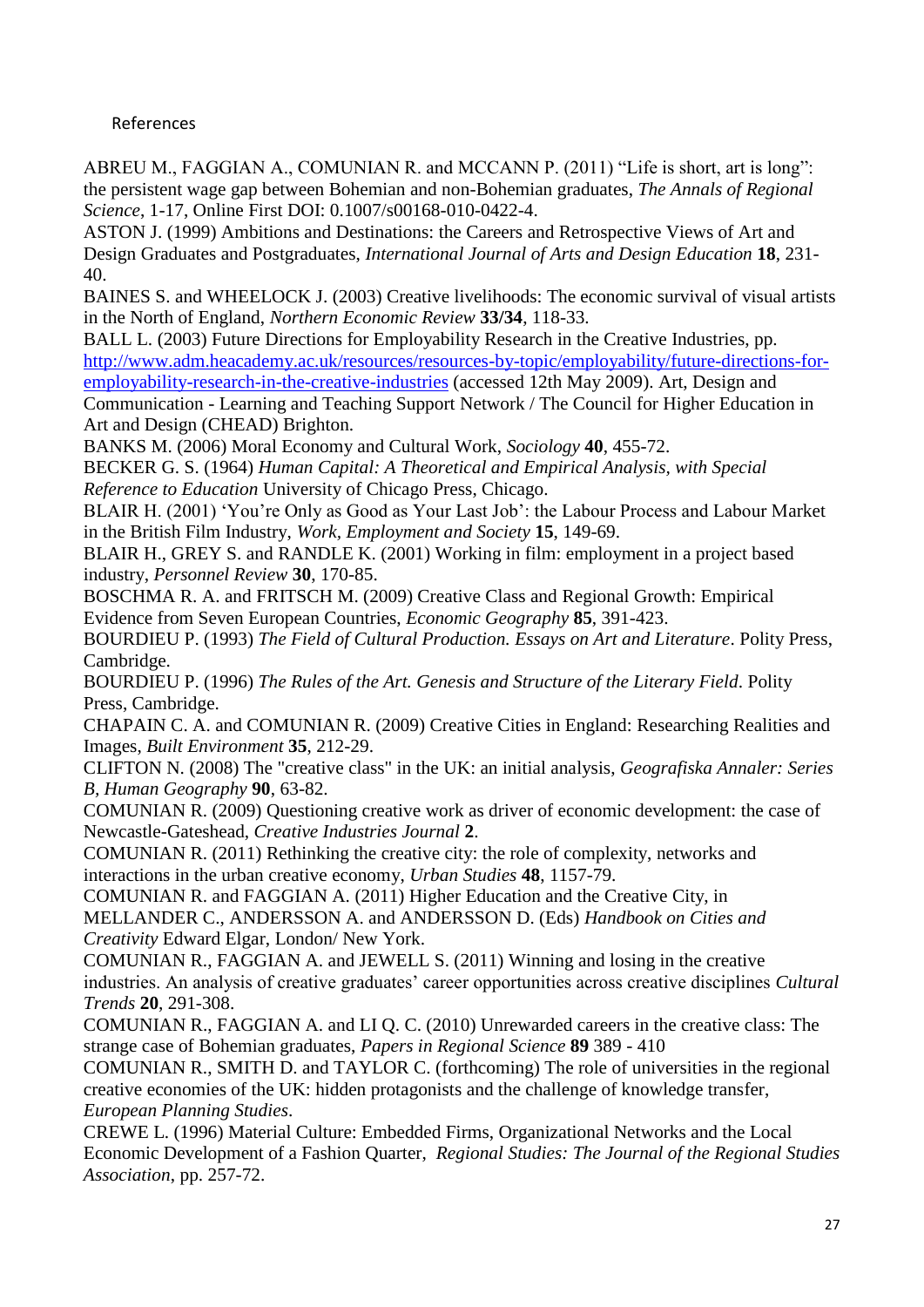<span id="page-27-9"></span>CUNNINGHAM S., CUTLER T., HEARN G., RYAN M. and KEANE M. (2004) An innovation agenda for the Creative Industries: Where is the R&D?, *Media International Australia: incorporating Culture & Policy* **112**, 174-85.

<span id="page-27-10"></span>CURRID E. (2007) *The Warhol Economy: How Fashion, Art and Music Drive New York City*. Princeton University Press, Princeton.

<span id="page-27-6"></span>DCMS (1998) Creative Industries Mapping Document Department for Culture, Media and Sport, London.

<span id="page-27-11"></span>DCMS (1999a) Creative Industries - The regional dimension. Department for Culture, Media and Sport, London.

<span id="page-27-12"></span>DCMS (1999b) Creative Industries Exports - Our hidden potential. Department for Culture, Media and Sport, London.

<span id="page-27-7"></span>DCMS (2001) *Creative Industries Mapping Document* Department for Culture, Media and Sport, London.

<span id="page-27-13"></span>DCMS (2003) Regional Cultural Data Framework, *a report by Positive Solutions, Business Strategies, Burns Owens Partnership and Andy C. Pratt*. DCMS (Department for Media, Culture and Sport), London.

<span id="page-27-8"></span>DCMS (2010) Creative Industries Economic Estimates. DCMS, London.

<span id="page-27-14"></span>DCMS and BIS (2009) Digital Britain: Final Report. Department for Culture, Media, Sport and Department for Business, Innovation and Skills., London.

<span id="page-27-4"></span>EIKHOF D. R. and HAUNSCHILD A. (2006) Lifestyle Meets Market: Bohemian Entrepreneurs in Creative Industries, *Creativity and Innovation Management* **15**, 234 - 41.

<span id="page-27-16"></span>EKINSMYTH C. (2002) Project Organization, Embeddedness and Risk in Magazine Publishing, *Regional Studies: The Journal of the Regional Studies Association*, 229-43.

<span id="page-27-0"></span>FAGGIAN A. and MCCANN P.(2006) "Human Capital and Regional Knowledge Assets: a Simultaneous Equation Model", *Oxford Economic Papers,* **58** (3), 475-500

FAGGIAN A. and MCCANN P. (2009a), "Human capital, graduate migration and innovation in British Regions", *Cambridge Journal of Economics*, **33,** 317-333

FAGGIAN A. and MCCANN P. (2009b) "Human Capital and Regional Development" in Capello R. and Nijkamp P. (eds.), *Handbook of Regional Growth and Development Theories*, Edward Elgar, Cheltenham, 131-151

FAGGIAN A., MCCANN P. and SHEPPARD S. (2007a) "Human Capital, Higher Education and Graduate Migration: An Analysis of Scottish and Welsh Students", *Urban Studies*, **44** (13), 2511- 2528

FAGGIAN A., MCCANN P. and SHEPPARD S. (2007b) "Some evidence that women are more mobile than men: Gender differences in UK graduate migration behavior", *Journal of Regional Science*, **47** (3), 517-539

FLORIDA R. (2002) *The Rise of the Creative Class*. Basic Books, New York.

<span id="page-27-3"></span>FLORIDA R. (2003) Cities and Creative Class, *City and Community* **2**, 3-19.

<span id="page-27-1"></span>FLORIDA R. (2006) The Flight of the Creative Class. HarperBusiness, New York.

<span id="page-27-2"></span>FLORIDA R., MELLANDER C. and STOLARICK K. (2008) Inside the black box of regional development--human capital, the creative class and tolerance, *Journal of Economic Geography* **8**, 615-49.

<span id="page-27-15"></span>FREAKLEY V. and NEELANDS J. (2003) The UK Artist's World of Work, *Research in Dance Education* **4**, 51-61.

<span id="page-27-5"></span>GALLOWAY S. and DUNLOP S. (2006) Deconstructing the Concept of "Creative Industries", in EISENBERG C., GERLACH R. and HANDKE C. (Eds) *Cultural Industries: The British Experience in International Perspective*. Humboldt University Berlin, Online.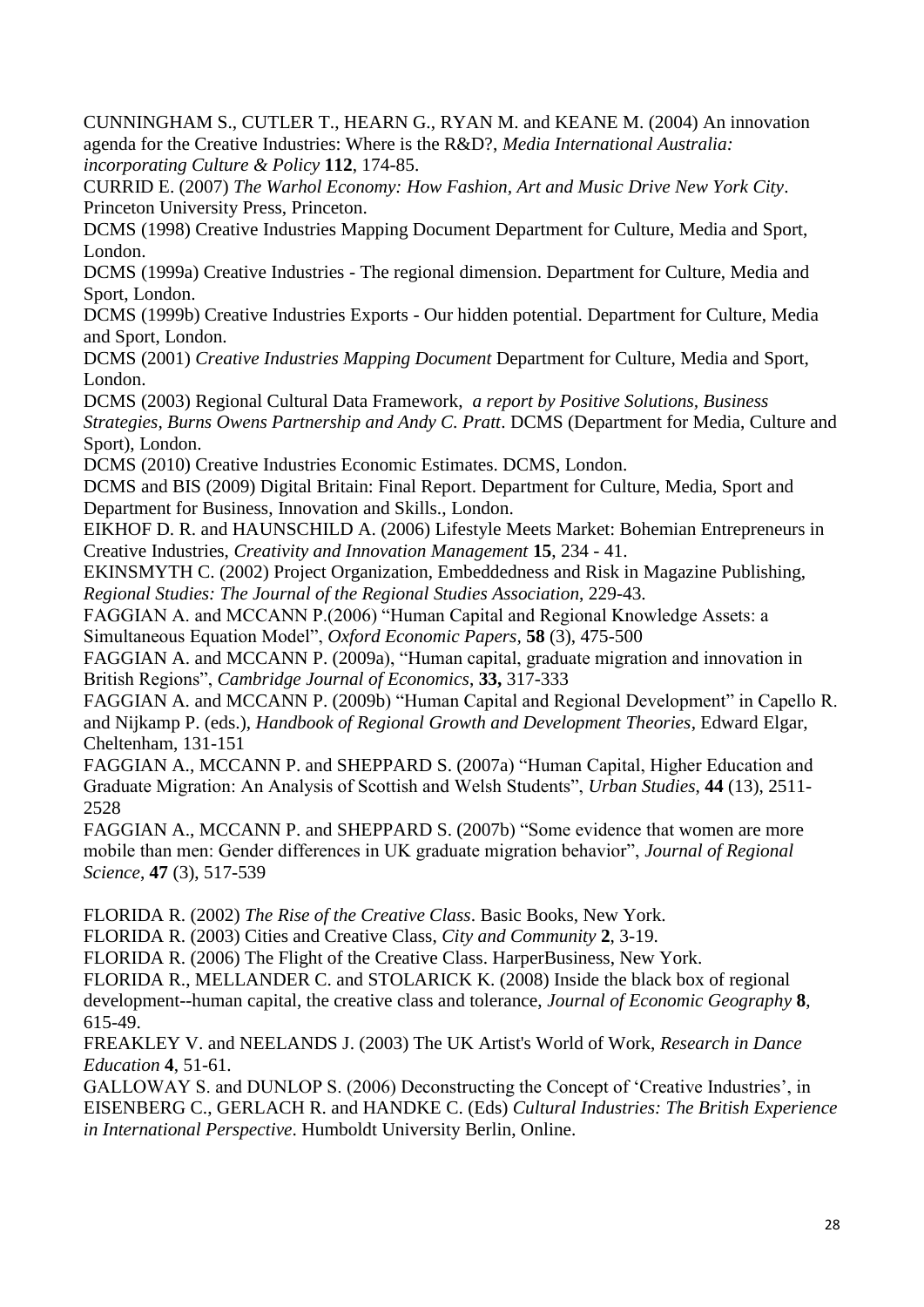<span id="page-28-11"></span>GARNHAM N. (2005) From cultural to creative industries. An analysis of the implications of the "creative industries" approach to arts and media policy making in the United Kingdom, *International Journal of Cultural Policy* **11**, 15-29.

<span id="page-28-20"></span>GILL R. (2002) Cool, Creative and Egalitarian? Exploring Gender in Project-Based New Media Work in Europe, *Information, communication and society* **5**, 70-89.

<span id="page-28-6"></span>GLA (2002) Creativity: London's Core Business. Greater London Authority, London.

<span id="page-28-12"></span>GLA (2004) London's Creative Sector: 2004 Update. Greater London Authority, London.

<span id="page-28-13"></span>GLA (2007) Working Paper 22: London's Creative Sector: 2007 Update. Greater London Authority, London.

<span id="page-28-0"></span>GLAESER E. L. (2005) Review of Richard Florida's "The Rise of the Creative Class", *Regional Science and Urban Economics* **35**, 593-6.

<span id="page-28-10"></span>GRABHER G. (2004) Learning in projects, remembering in networks? Communality, sociality and connectivity in project ecologies, *European Urban and Regional Studies* **11**, 99 -119.

<span id="page-28-19"></span>HESMONDHALGH D. and BAKER S. (2008) Creative Work and Emotional Labour in the Television Industry, *Theory, Culture and Society* **25**, 97-118.

<span id="page-28-16"></span>HRACS B. J. (2009) Beyond Bohemia: Geographies of everyday creativity for musicians in Toronto, in EDENSOR T., LESLIE D., MILLINGTON S. and RANTISI N. M. (Eds) *Spaces of Vernacular Creativity: Rethinking the Cultural Economy*. Routledge, London.

<span id="page-28-5"></span>JAYNE M. (2005) Creative industries: the regional dimension?, *Environment & Planning C: Government & Policy* **23**, 537 - 56.

<span id="page-28-9"></span>JONES C. (1996) Careers in project networks: The case of film industry, in ARTHUR M. B. and ROUSSEAU D. M. (Eds) *The boundaryless career: a new employment principle for a new organisational era*. Oxford University Press, New York.

<span id="page-28-17"></span>JUUTI S. and LITTLETON K. (forthcoming) Musical identities in transition: Solo-piano students' accounts of entering the academy, *Psychology of Music*.

<span id="page-28-8"></span>KLOOSTERMAN R. C. (2010) Building a career: labour practices and cluster reproduction in Dutch Architectural Design, *Regional Studies* **44**, 859-71.

<span id="page-28-7"></span>KNELL J. and OAKLEY K. (2007) London"s Creative Economy: An Accidental Success? The Work Foundation, London.

<span id="page-28-14"></span>LONDON HIGHER (2005) The Creative Capital: Exploring London's creative education sector London Higher, London.

<span id="page-28-18"></span>LORENZEN M. and FREDERIKSEN L. (2005) The management of projects and product experimentation: examples from the music industry

*European Management Review* **2**, 198-211.

<span id="page-28-3"></span>MARKUSEN A. (2006) Urban Development and the Politics of a Creative Class: Evidence from the case Study of Artists, *Environment and Planning A* **38**, 1921 - 40

<span id="page-28-4"></span>MARKUSEN A. and SCHROCK G. (2006) The Artistic Dividend: Urban Artistic Specialisation and Economic Development Implications, *Urban Stud* **43**, 1661-86.

<span id="page-28-22"></span>MCAULEY A. and FILLIS I. (2005) Careers and Lifestyles of Craft Makers in the 21st Century, *Cultural Trends* **14**, 139 - 56.

<span id="page-28-15"></span>MCROBBIE A. (2002) Clubs to Companies: Notes on the Decline of Political Culture in speeded up Creative worlds, *Cultural Studies* **16**, 516-31.

<span id="page-28-1"></span>MELLANDER C. (2009) Creative and Knowledge Industries: An Occupational and Distribution Approach, *Economic Development Quarterly* **23**, 294 - 305.

<span id="page-28-2"></span>MELLANDER C. and FLORIDA R. (2007) The Creative Class or Human Capital? - explaining regional development in Sweden, *KTH / CESIS, Electronic Working Paper Series in Economics and Institutions of Innovation* **Paper No. 79**.

<span id="page-28-21"></span>NEFF G. (2004) The Changing Place of Cultural Production: The Location of Social Networks in a Digital Media Industry, *Annals, AAPSS*.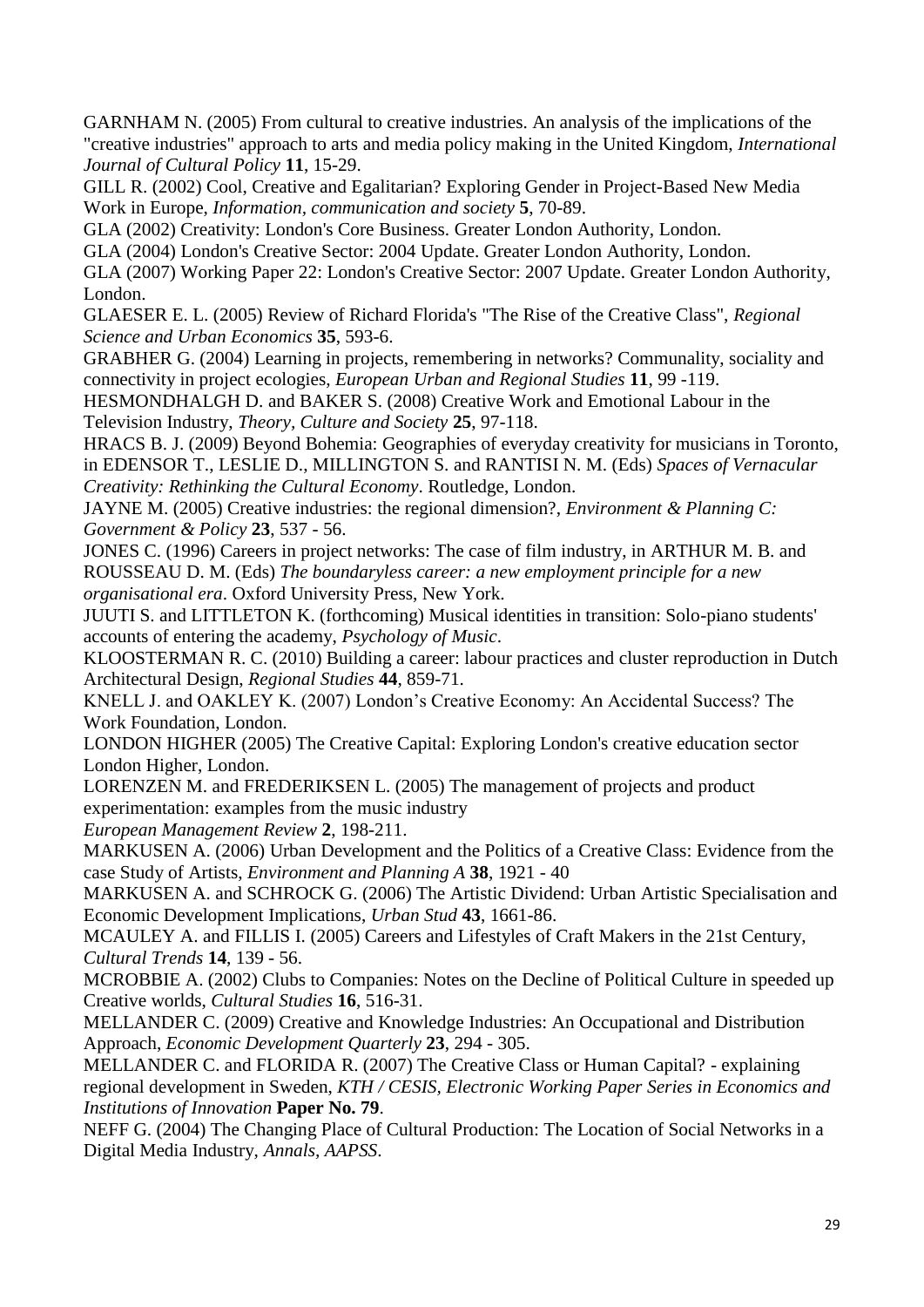<span id="page-29-2"></span>NESTA (2003) *Forward thinking - New Solutions to Old Problems: Investing in the Creative Industries*. NESTA, London.

<span id="page-29-15"></span>NESTA (2008a) *The art of innovation: how fine arts graduates contribute to innovation*. NESTA, London.

<span id="page-29-7"></span>NESTA (2008b) Beyond the creative industries: mapping the creative economy in the United Kingdom. NESTA London.

<span id="page-29-10"></span>NESTA (2009) The geography of creativity. NESTA, London.

<span id="page-29-16"></span>NIXON S. and CREWE B. (2004) Pleasure at work? Gender,consumption and work-based identities in the creative industries, *Consumptiion Markets & Culture* **7**, 129 - 47.

<span id="page-29-4"></span>OAKLEY K. (2009) From Bohemian to Britart - art students over 50 years, *Cultural Trends* **18**, 281 - 94.

<span id="page-29-0"></span>OLFERT M. R. and PARTRIDGE M. D. (2011) Creating the Cultural Community: Ethnic Diversity vs. Agglomeration, *Spatial Economic Analysis* **6**, 25-55.

<span id="page-29-8"></span>PRATT A. C. (1997) The cultural industries production system: a case study of employment change in Britain, 1984-91, *Environment and Planning A* **29**, 1953-74.

<span id="page-29-13"></span>REIMER S., PINCH S. and SUNLEY P. (2008) Design Spaces: Agglomeration and Creativity in British design agencies, *Geografiska Annaler: Series B, Human Geography* **90**, 151-72.

<span id="page-29-11"></span><span id="page-29-5"></span>ROSS A. (2003) *No Collar: The Humane Workplace and Its Hidden Costs*. Basic Books, New York. SHATTOCK M. (2010) Managing Mass Higher Education in a Period of Austerity, *Arts and Humanities in Higher Education* **9**, 22-30.

<span id="page-29-12"></span><span id="page-29-1"></span>SPENCE M. (1973) Job Market Signaling, *Quarterly Journal of Economics* **87**, 355-74 STOLARICK K. and FLORIDA R. (2006) Creativity, connections and innovation: a study of linkages in the Montréal Region, *Environment and Planning A* **38**, 1799 - 817

<span id="page-29-14"></span>SUNLEY P., PINCH S. and MACMILLEN J. (2010) Growing Design? Challenges and Constraints Facing Design Consultancies in Three English City-Regions, *Regional Studies* **44**, 873 - 87.

<span id="page-29-9"></span>TAYLOR C. (2006) Beyond Advocacy: Developing an Evidence Base for Regional Creative Industry Strategies, *Cultural Trends* **15**, 3 -18.

<span id="page-29-6"></span>TAYLOR S. and LITTLETON K. (2008) Art work or money: Conflicts in the construction of a creative identity, *Sociological Review* **56**, 275-92.

<span id="page-29-3"></span>VINODRAI T. (2006) Reproducing Toronto's Design Ecology: Career Paths, Intermediaries, and Local Labor Markets, *Economic Geography* **82**, 237-63.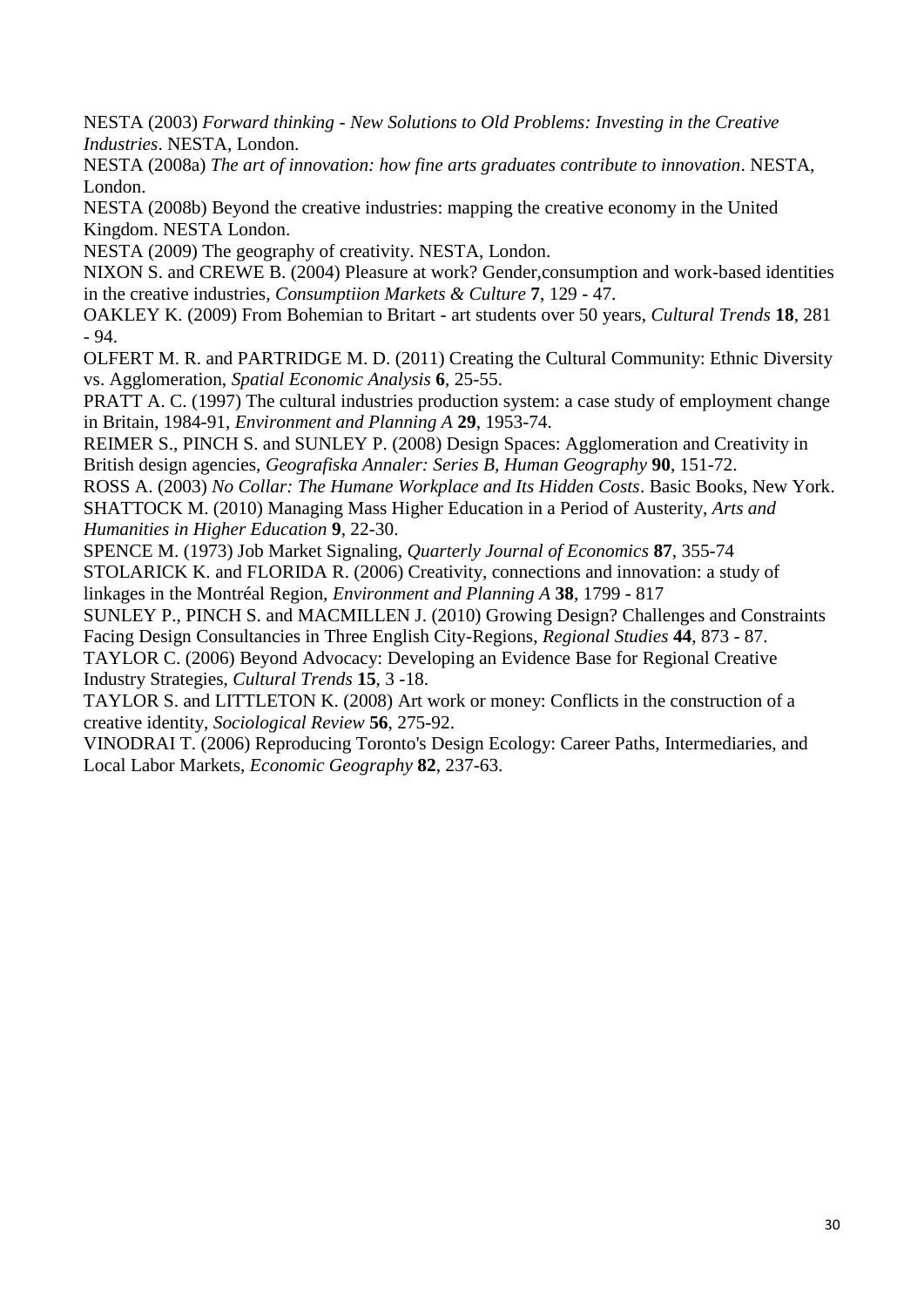$\overline{a}$ 

For more information on the Joint Academic Coding System (JACS) see http://www.hesa.ac.uk/index.php?option=com\_content&task=view&id=158&Itemid=233

iii In detail, these include: Fine Arts: W110 Drawing, W120 Painting, W130 Sculpture, W140 Printmaking, W150 Calligraphy, W160 Fine Art Conservation, W190 Fine Art not elsewhere classified; *Design*: W210 Graphic Design, W211 Typography, W212 Multimedia Design, W213 Visual Communication, W220 Illustration, W230 Clothing/Fashion Design, W231 Textile Design, W240 Industrial/Product Design, W250 Interior Design, W260 Furniture Design, W270 Ceramics Design, W280 Interactive and Electronic Design, W290 Design studies not elsewhere classified; *Music*: W310 Musicianship/Performance studies, W330 History of Music, W340 Types of Music, W350 Musicology, W360 Musical Instrument History, W390 Music not elsewhere classified; Drama: W410 Acting, W420 Directing for Theatre, W430 Producing for Theatre, W440 Theatre studies, W450 Stage Management, W451 Theatrical Wardrobe Design, W452 Theatrical Make-up, W460 Theatre Design, W461 Stage Design, W490 Drama not elsewhere classified; *Dance*: W510 Choreography, W520 Body Awareness, W530 History of Dance, W540 Types of Dance, W590 Dance not elsewhere classified; *Cinematics and Photography*: W610 Moving Image Techniques, W611 Directing Motion Pictures, W612 Producing Motion Pictures, W613 Film & Sound Recording, W614 Visual and Audio Effects, W615 Animation Techniques, W620 Cinematography, W630 History of Cinematics and Photography, W631 History of Cinematics, W632 History of Photography, W640 Photography, W690 Cinematics and Photography not elsewhere classified; *Crafts*: W710 Fabric and Leather Crafts, W711 Needlecraft, W712 Dressmaking, W713 Soft Furnishing, W714 Weaving, W715 Leatherwork, W720 Metal Crafts, W721 Silversmithing/Goldsmithing, W722 Blacksmithing, W723 Clock/Watchmaking, W730 Wood Crafts, W731 Carpentry/Joinery, W732 Cabinet making, W733 Marquetry and Inlaying, W734 Veneering, W740 Surface Decoration, W750 Clay and Stone Crafts, W751 Pottery, W752 Tile Making, W753 Stone Crafts, W760 Reed Crafts, W761 Basketry, W762 Thatching, W770 Glass Crafts, W771 Glassblowing, W780 Paper Crafts, W781 Bookbinding, W782 Origami, W790 Crafts not elsewhere classified; *Imaginative Writing*: W810 Scriptwriting, W820 Poetry Writing, W830 Prose Writing, W890 Imaginative Writing not elsewhere classified; *Others in Creative Arts and Design*: W990 Creative Arts and Design not elsewhere classified.

iv These include: *Information Services*: P110 Information Management, P120 Librarianship, P121 Library Studies, P130 Curatorial Studies, P131 Museum Studies, P132 Archive Studies, P190 Information Services not elsewhere classified; *Publicity Studies*: P210 Public Relations, P290 Publicity studies not elsewhere classified; *Media studies*: P301 Television studies, P302 Radio studies, P303 Film studies, P304 Electronic Media studies, P305 Paper-based Media studies, P310 Media Production, P311 Television Production, P312 Radio Production, P313 Film Production, P390 Media studies not elsewhere classified; *Publishing*: P410 Electronic Publishing, P411 Publishing on audio/video tape, P412 Publishing on CD-ROM, P413 Publishing via the World Wide Web, P420 Multi-media Publishing, P430 Interactive Publishing, P490 Publishing not elsewhere classified; *Journalism*: P510 Factual Reporting, P590 Journalism not elsewhere classified; *Others in Mass* 

<sup>&</sup>lt;sup>i</sup> In Florida's own words, at the core of the creative class there are 'people in science and engineering, architecture and design, education, arts, music and entertainment, whose economic function is to create new ideas, new technology, and/or new creative content', but also 'the creative professionals in business and finance, law, healthcare and related fields. These people engage in complex problem solving that involves a great deal of independent judgment and requires high levels of education or human capital' (Florida 2002, p. 8)